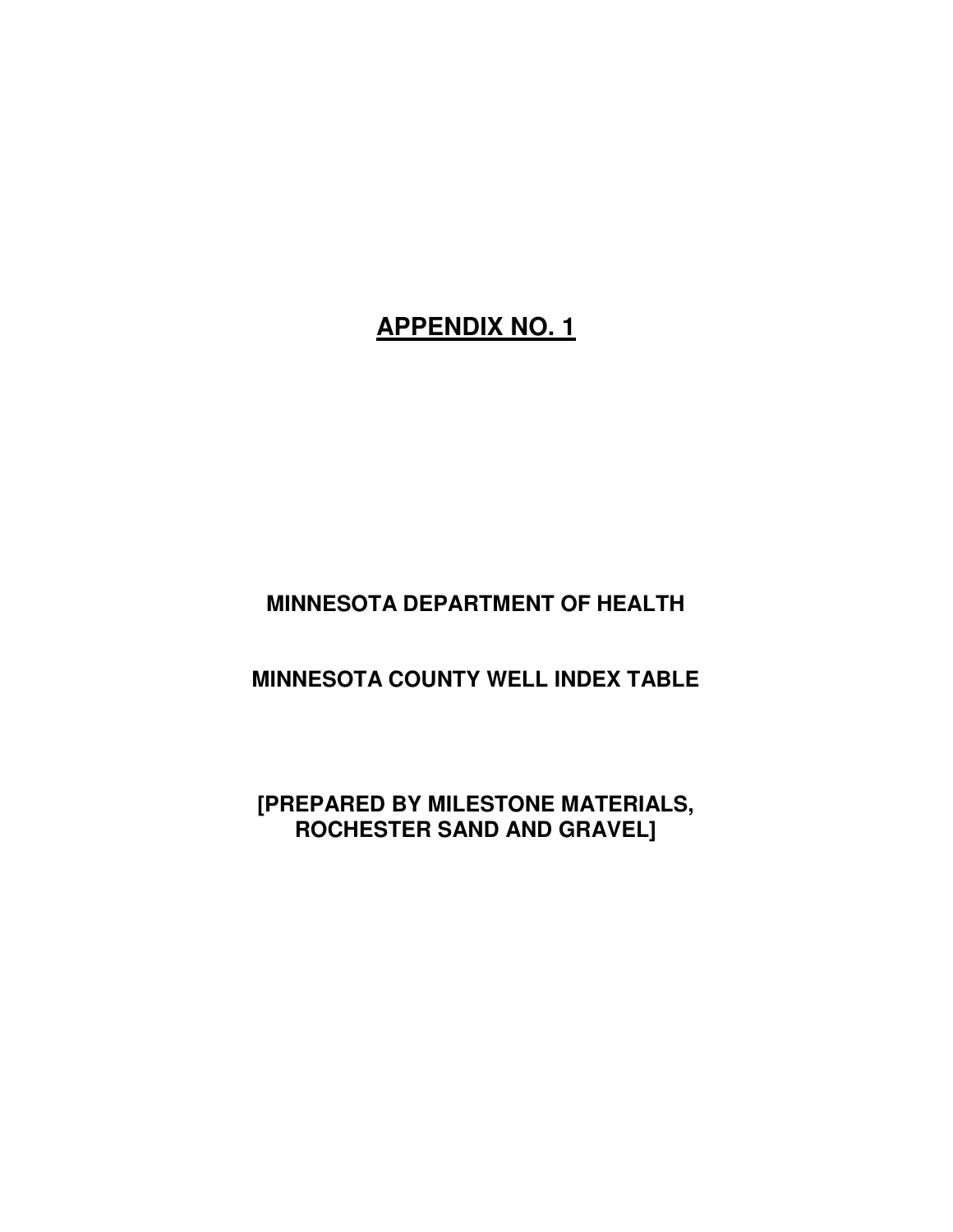| <b>Unique Number</b> | <b>Display Number</b> | <b>Well Name</b>                                   | Township   | Range    | <b>Section</b>          | Subsection                     | Elevation          | <b>Well Status</b> | <b>Well Use</b>        | <b>Well Depth</b> | <b>Date Drilled</b>  | <b>Casing Diameter</b> | <b>Casing Depth</b> |
|----------------------|-----------------------|----------------------------------------------------|------------|----------|-------------------------|--------------------------------|--------------------|--------------------|------------------------|-------------------|----------------------|------------------------|---------------------|
| 101297               | 00101297              | N/A                                                | 107        | 14       | -1                      | <b>DBBDAC</b>                  | 1021.00            | А                  | <b>DO</b>              | 395.00            | 19750100             | 4.00                   | 367.00              |
| 101477               | 00101477              | ANDERHOLM, F.R.                                    | 107        | 14       | 3                       | <b>DDDACB</b>                  | 1154.00            | А                  | <b>DO</b>              | 520.00            | 19750807             | 4.00                   | 463.00              |
| 104961               | 00104961              | <b>LAHMERS, DONALD</b>                             | 107        | 14       | 11                      | <b>ABBCAD</b>                  | 1058.00            | А                  | DO                     | 470.00            | 19750817             | 4.00                   | 427.00              |
| 104962               | 00104962              | PETERSON, DOUG                                     | 107        | 14       | $\mathbf 1$             | <b>DBBADA</b>                  | 1016.00            | А                  | <b>DO</b>              | 386.00            | 19750827             | 4.00                   | 325.00              |
| 104975               | 00104975              | PETERSON, DOUG                                     | 107        | 14       | $\mathbf{1}$            | <b>DBDBBC</b>                  | 1015.00            | А                  | DO                     | 388.00            | 19751223             | 4.00                   | 332.00              |
| 105015               | 00105015              | N/A                                                | 107        | 14       | $\mathbf{1}$            | <b>DAACDC</b>                  | 1002.00            | А                  | DO                     | 384.00            | 19761101             | 4.00                   | 329.00              |
| 107691               | 00107691              | <b>BENIKE, JIM</b>                                 | 107        | 13       | $\overline{7}$          | <b>CACDBB</b>                  | 1239.00            | А                  | <b>DO</b>              | 580.00            | 19760719             | 4.00                   | 540.00              |
| 119854               | 00119854              | JORGENSON, ALLAN                                   | 107        | 14       | 12                      | <b>ADDAAC</b>                  | 1160.00            | A                  | DO                     | 540.00            | 19750122             | 4.00                   | 488.00              |
| 125003               | 00125003              | N/A                                                | 107        | 14       | 11                      | <b>ACBBDA</b>                  | 1066.00            | A                  | DO                     | 460.00            | 19780424             | 4.00                   | 396.00              |
| 130639               | 00130639              | HAGLER, D.                                         | 107        | 13       | $\overline{7}$          | <b>CDBADD</b>                  | 1189.00            | A                  | DO                     | 600.00            | 19770314             | 4.00                   | 552.00              |
| 132662               | 00132662              | PINNOW, KURT                                       | 107        | 13       | $\overline{7}$          | <b>CADDAD</b>                  | 1235.00            | A                  | DO                     | 620.00            | 19761006             | 4.00                   | 557.00              |
| 132972               | 00132972              | <b>KUEHN, MARVIN</b>                               | 107        | 14       | $\overline{\mathbf{2}}$ | <b>BBBCAC</b>                  | 1026.00            | A                  | <b>DO</b>              | 287.00            | 19770428             | 4.00                   | 203.00              |
| 132986               | 00132986              | <b>MALCOLM, JAMES</b>                              | 107        | 14       | 11                      | <b>ADAABB</b>                  | 1030.00            | A                  | <b>DO</b>              | 438.00            | 19770613             | 4.00                   | 358.00              |
| 135649               | 00135649              | N/A                                                | 107        | 13       | $\overline{7}$          | CACBCB                         | 1240.00            | A                  | <b>DO</b>              | 620.00            | 19770906             | 4.00                   | 554.00              |
| 135650               | 00135650              | <b>LARSON, JAMES</b>                               | 107        | 13<br>14 | $\overline{7}$<br>11    | CCAAAD                         | 1208.00            | А                  | <b>DO</b><br><b>DO</b> | 600.00            | 19770913             | 4.00                   | 542.00              |
| 139108<br>139119     | 00139108<br>00139119  | <b>EDSON, RANDALL</b>                              | 107<br>107 | 14       | 3                       | CBDACB<br>CCAACC               | 1014.00<br>1150.00 | А<br>А             | DO                     | 420.00<br>535.00  | 19770919<br>19771026 | 4.00<br>4.00           | 355.00<br>493.00    |
| 144652               | 00144652              | <b>RANTHUM, CHUCK</b><br>N/A                       | 107        | 14       | 11                      | <b>ADAACA</b>                  | 1037.00            | А                  | <b>DO</b>              | 425.00            | 19770711             | 4.00                   | 340.00              |
| 147652               | 00147652              | <b>STEVENS, MENFORD</b>                            | 107        | 14       | 14                      | CABBAD                         | 987.00             | А                  | <b>DO</b>              | 380.00            | 19780417             | 4.00                   | 335.00              |
| 147654               | 00147654              | N/A                                                | 107        | 14       | 11                      | <b>ACBCCB</b>                  | 1042.00            | А                  | <b>DO</b>              | 420.00            | 19780414             | 4.00                   | 375.00              |
| 147657               | 00147657              | N/A                                                | 107        | 14       | 11                      | <b>BDADBD</b>                  | 1065.00            | A                  | <b>DO</b>              | 440.00            | 19780510             | 4.00                   | 395.00              |
| 147663               | 00147663              | N/A                                                | 107        | 14       | 11                      | <b>CAABBD</b>                  | 1070.00            | A                  | <b>DO</b>              | 440.00            | 19780519             | 4.00                   | 392.00              |
| 150222               | 00150222              | SAVAGE, REX                                        | 107        | 14       | 12                      | <b>AAABDC</b>                  | 1034.00            | А                  | <b>DO</b>              | 393.00            | 19781129             | 4.00                   | 346.00              |
| 150233               | 00150233              | LAYTON, DR.                                        | 107        | 14       | 12                      | <b>DAADCD</b>                  | 1199.00            | А                  | DO                     | 598.00            | 19790321             | 4.00                   | 543.00              |
| 150284               | 00150284              | <b>RETTAMMEL, GAYLON</b>                           | 107        | 14       | 12                      | <b>AACDCA</b>                  | 1062.00            | А                  | <b>DO</b>              | 440.00            | 19791119             | 4.00                   | 395.00              |
| 150292               | 00150292              | THEIN WELL CO.                                     | 107        | 13       | 6                       | <b>BCBDCD</b>                  | 1011.00            | А                  | co                     | 400.00            | 19800125             | 6.00                   | 324.00              |
| 150293               | 00150293              | THEIN, DENNIS                                      | 107        | 14       | 12                      | <b>ADBDCD</b>                  | 1138.00            | А                  | DO                     | 520.00            | 19800228             | 4.00                   | 474.00              |
| 150329               | 00150329              | <b>BOELTER, WAYNE</b>                              | 107        | 14       | 13                      | <b>CDDDBB</b>                  | 1049.00            | А                  | DO                     | 435.00            | 19810112             | 4.00                   | 398.00              |
| 156970               | 00156970              | JOHNSON, ROGER                                     | 107        | 14       | 12                      | <b>AAADAC</b>                  | 1056.00            | А                  | <b>DO</b>              | 455.00            | 19790920             | 4.00                   | 395.00              |
| 160817               | 00160817              | N/A                                                | 107        | 14       | 11                      | <b>ADABDD</b>                  | 1036.00            | А                  | <b>DO</b>              | 420.00            | 19790504             | 4.00                   | 351.00              |
| 162698               | 00162698              | <b>BABCOCK, JAMES</b>                              | 107        | 14       | 12                      | <b>AACBBC</b>                  | 1051.00            | A                  | DO                     | 400.00            | 19780511             | 4.00                   | 353.00              |
| 162717               | 00162717              | <b>THRONDSON, TERRY</b>                            | 107        | 14       | ${\bf 12}$              | <b>CCDBAC</b>                  | 1030.00            | А                  | DO                     | 375.00            | 19790627             | 4.00                   | 337.00              |
| 179124               | 00179124              | <b>RUSSELL</b>                                     | 107        | 14       | $\overline{2}$          | CDBBAC                         | 1057.00            | А                  | DO                     | 400.00            | 19821118             | 4.00                   | 360.00              |
| 179210               | 00179210              | <b>DASHOW, ROBERT</b>                              | 107        | 14       | 12                      | <b>BBBDCD</b>                  | 980.00             | A                  | <b>DO</b>              | 406.00            | 19800112             | 4.00                   | 320.00              |
| 179224               | 00179224              | <b>DASHOW, ROBERT</b>                              | 107        | 14       | 12                      | CAAAAD                         | 1017.00            | A                  | <b>MD</b>              | 425.00            | 19810729             | 4.00                   | 336.00              |
| 179227               | 00179227              | N/A                                                | 107        | 14       | 12                      | <b>BDADCB</b>                  | 1033.00            | A                  | DO                     | 405.00            | 19810719             | 4.00                   | 315.00              |
| 179234               | 00179234              | <b>BRANDRUP, DAVID + HELEN</b>                     | 107        | 14       | 12                      | <b>BACACD</b>                  | 1010.00            | A                  | <b>DO</b>              | 405.00            | 19811019             | 4.00                   | 316.00              |
| 179240               | 00179240              | N/A                                                | 107        | 14       | $\mathbf{1}$<br>12      | CDDABA                         | 1019.00            | A                  | <b>DO</b>              | 405.00            | 19820804             | 4.00                   | 314.00              |
| 179244<br>180578     | 00179244<br>00180578  | <b>DASHOW REAL ESTATE</b><br><b>HAYDEN, WESLEY</b> | 107<br>107 | 14<br>14 | $\overline{\mathbf{2}}$ | <b>BBCDBB</b><br><b>CCDDDB</b> | 1018.00<br>1058.00 | A<br>A             | <b>MD</b><br><b>DO</b> | 405.00<br>440.00  | 19810611<br>19820304 | 4.00<br>4.00           | 320.00<br>389.00    |
| 180590               | 00180590              | <b>LOFTUS, WILLIAM</b>                             | 107        | 14       | 14                      | <b>AADAAC</b>                  | 1009.00            | A                  | <b>DO</b>              | 400.00            | 19820729             | 4.00                   | 349.00              |
| 180592               | 00180592              | <b>BALDUAN, CLARENCE</b>                           | 107        | 14       | 14                      | <b>ABBADA</b>                  | 1006.00            | A                  | DO                     | 400.00            | 19820806             | 4.00                   | 340.00              |
| 187623               | 00187623              | <b>DEWITZ, BOB</b>                                 | 107        | 13       | 18                      | CABCCC                         | 1015.00            | A                  | DO                     | 415.00            | 19830526             | 4.00                   | 364.00              |
| 187626               | 00187626              | N/A                                                | 107        | 14       | 10                      | <b>ADCCBB</b>                  | 1055.00            | А                  | <b>DO</b>              | 440.00            | 19830615             | 4.00                   | 382.00              |
| 187627               | 00187627              | N/A                                                | 107        | 14       | 10                      | <b>DABBCA</b>                  | 1054.00            | А                  | <b>DO</b>              | 440.00            | 19830620             | 4.00                   | 388.00              |
| 187631               | 00187631              | <b>DEWITZ, BOB</b>                                 | 107        | 13       | 18                      | <b>CABBCB</b>                  | 1010.00            | A                  | <b>DO</b>              | 415.00            | 19830719             | 4.00                   | 364.00              |
| 187645               | 00187645              | <b>DEWITZ, BOB</b>                                 | 107        | 14       | 10                      | <b>AACACC</b>                  | 1079.00            | A                  | <b>DO</b>              | 520.00            | 19831004             | 4.00                   | 465.00              |
| 188862               | 00188862              | N/A                                                | 107        | 14       | 12                      | <b>BCBCDA</b>                  | 1005.00            | A                  | <b>DO</b>              | 380.00            | 19820818             | 4.00                   | 326.00              |
| 192523               | 00192523              | N/A                                                | 107        | 14       | 12                      | <b>BABBDB</b>                  | 1014.00            | A                  | DO.                    | 391.00            | 19830608             | 4.00                   | 309.00              |
| 192524               | 00192524              | N/A                                                | 107        | 14       | $\mathbf{1}$            | CCDAAC                         | 997.00             | A                  | DO                     | 385.00            | 19830616             | 4.00                   | 304.00              |
| 192573               | 00192573              | <b>HENN, DON</b>                                   | 107        | 13       | 18                      | <b>CBBCAB</b>                  | 1021.00            | А                  | DO                     | 415.00            | 19840620             | 4.00                   | 359.00              |
| 192578               | 00192578              | N/A                                                | 107        | 14       | $12\,$                  | <b>ACBADB</b>                  | 1029.00            | A                  | DO                     | 435.00            | 19840802             | 4.00                   | 354.00              |
| 192579               | 00192579              | N/A                                                | 107        | 14       | 12                      | <b>ACBCAB</b>                  | 1032.00            | A                  | DO                     | 425.00            | 19840731             | 4.00                   | 343.00              |
| 192586               | 00192586              | N/A                                                | 107        | 14       | $12\,$                  | <b>BBBDCD</b>                  | 980.00             | A                  | DO                     | 371.00            | 19840907             | 4.00                   | 304.00              |
| 196612               | 00196612              | N/A                                                | 107        | 14       | 3                       | <b>ACCAAC</b>                  | 1043.00            | А                  | DO                     | 418.00            | 19870827             | 4.00                   | 357.00              |
| 196615               | 00196615              | N/A                                                | 107        | 14       | 3                       | <b>ADCBAD</b>                  | 1029.00            | А                  | DO                     | 418.00            | 19870820             | 4.00                   | 351.00              |
| 220767               | 00220767              | <b>HENN, DON</b>                                   | 107        | 13       | 18                      | <b>CBBCAD</b>                  | 1019.00            | А                  | DO                     | 350.00            | 19691101             | 4.00                   | 320.00              |
| 220793               | 00220793              | PODOLSKE, LARRY                                    | 107        | 14       | $\overline{2}$          | <b>ADDACA</b>                  | 1057.00            | Α                  | DO                     | 387.00            | 19720622             | 4.00                   | 340.00              |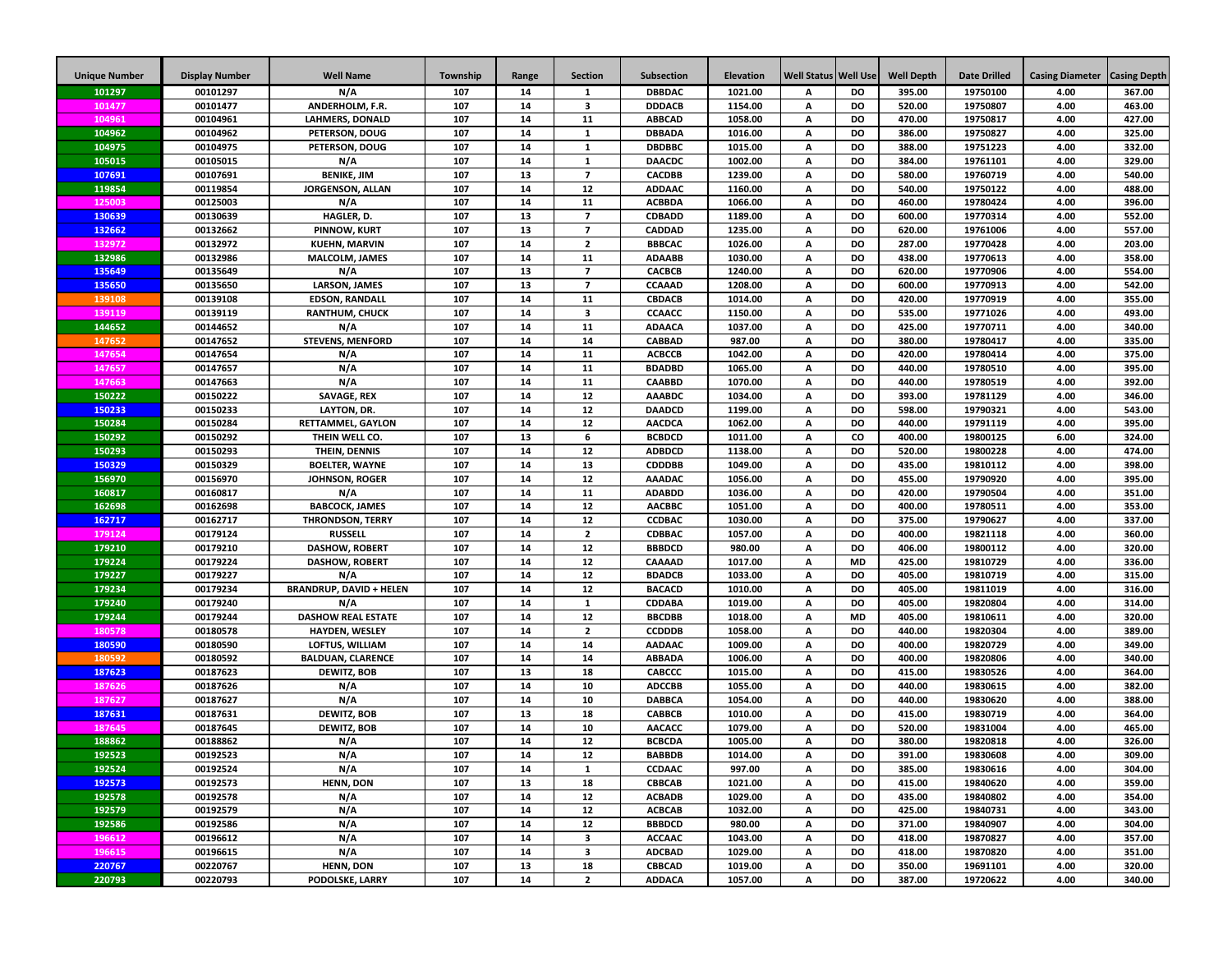|                      |                  |                                  |                                 |                |             |             | <b>Static Water</b> | <b>Static Water Level</b> |                                    |                                     |
|----------------------|------------------|----------------------------------|---------------------------------|----------------|-------------|-------------|---------------------|---------------------------|------------------------------------|-------------------------------------|
| <b>Unique Number</b> | Depth to Bedrock | <b>First Encountered Bedrock</b> | <b>Last Encountered Bedrock</b> | <b>Aquifer</b> | <b>UTME</b> | <b>UTMN</b> | Level               | <b>Date</b>               | <b>Depth to Static Water Level</b> | <b>Static Water Level Elevation</b> |
| 101297               | 7.00             | <b>OPDC</b>                      | <b>CJDN</b>                     | <b>CJDN</b>    | 544289      | 4883086     | N/A                 | 197501                    | 0.00                               | 1021.00                             |
| 101477               | 8.00             | <b>OPVL</b>                      | <b>CJDN</b>                     | <b>CJDN</b>    | 541643      | 4882562     | Yes                 | 19750805                  | 177.00                             | 977.00                              |
| 104961               | 2.00             | <b>OPVL</b>                      | <b>CJDN</b>                     | <b>CJDN</b>    | 542627      | 4882288     | Yes                 | 19750817                  | 168.00                             | 890.00                              |
| 104962               | 1.00             | <b>OPDC</b>                      | <b>CJDN</b>                     | <b>CJDN</b>    | 544320      | 4883165     | Yes                 | 19750827                  | 53.00                              | 963.00                              |
| 104975               | 2.00             | <b>OPDC</b>                      | <b>CJDN</b>                     | <b>CJDN</b>    | 544343      | 4882978     | Yes                 | 19751223                  | 52.00                              | 963.00                              |
| 105015               | 4.00             | <b>OPDC</b>                      | <b>CJDN</b>                     | <b>CJDN</b>    | 544792      | 4883030     | Yes                 | 19761101                  | 44.00                              | 958.00                              |
| 107691               | 23.00            | <b>OGAL</b>                      | <b>CJDN</b>                     | <b>CJDN</b>    | 545450      | 4881308     | Yes                 | 19760719                  | 252.00                             | 987.00                              |
| 119854               | 10.00            | <b>ODCR</b>                      | <b>CJDN</b>                     | <b>CJDN</b>    | 544913      | 4881788     | Yes                 | 19750131                  | 182.00                             | 978.00                              |
| 125003               | 20.00            | <b>OSTP</b>                      | <b>CJDN</b>                     | <b>CJDN</b>    | 542633      | 4881952     | Yes                 | 19780426                  | 105.00                             | 961.00                              |
| 130639               | 20.00            | <b>OGAL</b>                      | <b>CJDN</b>                     | <b>CJDN</b>    | 545528      | 4881136     | Yes                 | 19770315                  | 246.00                             | 943.00                              |
| 132662               | 25.00            | <b>OGAL</b>                      | <b>CJDN</b>                     | <b>CJDN</b>    | 545718      | 4881288     | Yes                 | 19761006                  | 250.00                             | 985.00                              |
| 132972               | 0.00             | <b>NRCD</b>                      | <b>OPDC</b>                     | <b>OPDC</b>    | 541791      | 4883865     | Yes                 | 19870730                  | 73.00                              | 953.00                              |
| 132986               | 30.00            | <b>OPDC</b>                      | <b>CJDN</b>                     | <b>CJDN</b>    | 543258      | 4882011     | Yes                 | 19770613                  | 121.00                             | 909.00                              |
| 135649               | 14.00            | <b>OGAL</b>                      | <b>CJDN</b>                     | <b>CJDN</b>    | 545344      | 4881349     | Yes                 | 19770913                  | 250.00                             | 990.00                              |
| 135650               | 20.00            | OGAL                             | <b>CJDN</b>                     | <b>CJDN</b>    | 545335      | 4881186     | Yes                 | 19770913                  | 228.00                             | 980.00                              |
| 139108               | 16.00            | <b>OPDC</b>                      | <b>CJDN</b>                     | <b>CJDN</b>    | 542047      | 4881383     | Yes                 | 19770919                  | 60.00                              | 954.00                              |
| 139119               | 8.00             | <b>OPVL</b>                      | <b>CJDN</b>                     | <b>CJDN</b>    | 540441      | 4882739     | Yes                 | 19771111                  | 185.00                             | 965.00                              |
| 144652               | 14.00            | <b>OPDC</b>                      | <b>CJDN</b>                     | <b>CJDN</b>    | 543281      | 4881959     | Yes                 | 19770711                  | 64.00                              | 973.00                              |
| 147652               | 15.00            | <b>OPDC</b>                      | <b>CJDN</b>                     | <b>CJDN</b>    | 542224      | 4879995     | Yes                 | 19870226                  | 17.50                              | 969.50                              |
| 147654               | 28.00            | <b>OPDC</b>                      | <b>CJDN</b>                     | <b>CJDN</b>    | 542556      | 4881859     | Yes                 | 19780426                  | 85.00                              | 957.00                              |
| 147657               | 30.00            | <b>OSTP</b>                      | <b>CJDN</b>                     | <b>CJDN</b>    | 542476      | 4881877     | Yes                 | 19870224                  | 103.60                             | 961.40                              |
| 147663               | 20.00            | <b>OSTP</b>                      | <b>CJDN</b>                     | <b>CJDN</b>    | 542389      | 4881601     | Yes                 | 19780524                  | 118.00                             | 952.00                              |
| 150222               | 0.00             | <b>OSTP</b>                      | <b>CJDN</b>                     | <b>CJDN</b>    | 544809      | 4882327     | Yes                 | 19781129                  | 90.00                              | 944.00                              |
| 150233               | 10.00            | <b>OGAL</b>                      | <b>CJDN</b>                     | <b>CJDN</b>    | 544872      | 4881419     | Yes                 | 19790425                  | 250.00                             | 949.00                              |
| 150284               | 5.00             |                                  | <b>CJDN</b>                     | <b>CJDN</b>    |             | 4882065     |                     |                           | 93.00                              |                                     |
|                      |                  | <b>OSTP</b>                      |                                 |                | 544691      |             | Yes                 | 19791119                  |                                    | 969.00                              |
| 150292               | 5.00             | <b>OPDC</b>                      | <b>CJDN</b>                     | <b>CJDN</b>    | 545073      | 4883438     | Yes                 | 19800206                  | 48.00                              | 963.00                              |
| 150293               | 8.00             | <b>OPVL</b>                      | <b>CJDN</b>                     | <b>CJDN</b>    | 544677      | 4881819     | Yes                 | 19800305                  | 166.00                             | 972.00                              |
| 150329               | 5.00             | <b>OSTP</b>                      | <b>CJDN</b>                     | <b>CJDN</b>    | 544051      | 4879296     | Yes                 | 19810406                  | 71.00                              | 978.00                              |
| 156970               | 57.00            | <b>OPDC</b>                      | <b>CJDN</b>                     | <b>CJDN</b>    | 544918      | 4882278     | Yes                 | 0                         | 0.00                               | 0.00                                |
| 160817               | 24.00            | <b>OPDC</b>                      | <b>CJDN</b>                     | <b>CJDN</b>    | 543230      | 4881920     | Yes                 | 19790504                  | 76.00                              | 960.00                              |
| 162698               | 34.00            | <b>OPDC</b>                      | <b>CJDN</b>                     | <b>CJDN</b>    | 544565      | 4882185     | Yes                 | 19780511                  | 70.00                              | 981.00                              |
| 162717               | 0.00             | <b>NRCD</b>                      | <b>CJDN</b>                     | <b>CJDN</b>    | 543609      | 4880973     | Yes                 | 19790627                  | 60.00                              | 970.00                              |
| 179124               | 45.00            | <b>OPDC</b>                      | <b>CJDN</b>                     | <b>CJDN</b>    | 542194      | 4882777     | Yes                 | 19821102                  | 149.00                             | 908.00                              |
| 179210               | 11.00            | <b>OPDC</b>                      | <b>CJDN</b>                     | <b>CJDN</b>    | 543469      | 4882232     | Yes                 | 19800112                  | 55.00                              | 0.00                                |
| 179224               | 20.00            | <b>OPDC</b>                      | <b>CJDN</b>                     | <b>CJDN</b>    | 544140      | 4881567     | Yes                 | 19810729                  | 67.00                              | 0.00                                |
| 179227               | 11.00            | <b>OPDC</b>                      | <b>CJDN</b>                     | <b>CJDN</b>    | 544047      | 4881858     | Yes                 | 19810719                  | 49.00                              | 984.00                              |
| 179234               | 4.00             | <b>OPDC</b>                      | <b>CJDN</b>                     | <b>CJDN</b>    | 543888      | 4882132     | Yes                 | 19811019                  | 49.00                              | 961.00                              |
| 179240               | 9.00             | <b>OPDC</b>                      | <b>CJDN</b>                     | <b>CJDN</b>    | 544070      | 4882594     | Yes                 | 19820804                  | 56.00                              | 963.00                              |
| 179244               | 12.00            | <b>OPDC</b>                      | <b>CSTL</b>                     | <b>CJDN</b>    | 543446      | 4882100     | Yes                 | 19810611                  | 62.00                              | 0.00                                |
| 180578               | 25.00            | <b>OSTP</b>                      | <b>CJDN</b>                     | <b>CJDN</b>    | 542097      | 4882447     | Yes                 | 19820422                  | 100.00                             | 958.00                              |
| 180590               | 10.00            | <b>OPDC</b>                      | <b>CJDN</b>                     | <b>CJDN</b>    | 543298      | 4880597     | Yes                 | 19820803                  | 42.00                              | 967.00                              |
| 180592               | 10.00            | <b>OPDC</b>                      | <b>CJDN</b>                     | <b>CJDN</b>    | 542735      | 4880779     | Yes                 | 19820809                  | 42.00                              | 964.00                              |
| 187623               | 22.00            | <b>OPDC</b>                      | <b>CJDN</b>                     | <b>CJDN</b>    | 545359      | 4879812     | Yes                 | 19870629                  | 20.20                              | 994.80                              |
| 187626               | 25.00            | <b>OSTP</b>                      | <b>CJDN</b>                     | <b>CJDN</b>    | 541351      | 4881718     | Yes                 | 19830616                  | 75.00                              | 980.00                              |
| 187627               | 25.00            | <b>OSTP</b>                      | <b>CJDN</b>                     | <b>CJDN</b>    | 541363      | 4881565     | Yes                 | 19830702                  | 83.00                              | 971.00                              |
| 187631               | 20.00            | <b>OPDC</b>                      | <b>CJDN</b>                     | <b>CJDN</b>    | 545361      | 4879938     | Yes                 | 19830720                  | 20.00                              | 990.00                              |
| 187645               | 0.00             | <b>OPVL</b>                      | <b>CJDN</b>                     | <b>CJDN</b>    | 541457      | 4882144     | Yes                 | 19831005                  | 157.00                             | 922.00                              |
| 188862               | 10.00            | <b>OPDC</b>                      | <b>CJDN</b>                     | <b>CJDN</b>    | 543438      | 4881848     | Yes                 | 19820818                  | 42.00                              | 963.00                              |
| 192523               | 4.00             | <b>OPDC</b>                      | <b>CSTL</b>                     | <b>CJDN</b>    | 543803      | 4882360     | Yes                 | 19830608                  | 46.00                              | 968.00                              |
| 192524               | 4.00             | <b>OPDC</b>                      | <b>CJDN</b>                     | <b>CJDN</b>    | 543696      | 4882580     | Yes                 | 19830616                  | 49.00                              | 948.00                              |
| 192573               | 64.00            | <b>OPDC</b>                      | <b>CJDN</b>                     | <b>CJDN</b>    | 545024      | 4879893     | Yes                 | 19840620                  | 28.00                              | 993.00                              |
| 192578               | 32.00            | <b>OPDC</b>                      | <b>CJDN</b>                     | <b>CJDN</b>    | 544300      | 4881946     | Yes                 | 19840802                  | 60.00                              | 969.00                              |
| 192579               | 7.00             | <b>OSTP</b>                      | <b>CSTL</b>                     | <b>CJDN</b>    | 544215      | 4881901     | Yes                 | 19840731                  | 67.00                              | 965.00                              |
| 192586               | 3.00             | <b>OPDC</b>                      | <b>CSTL</b>                     | <b>CJDN</b>    | 543482      | 4882222     | Yes                 | 19840907                  | 19.00                              | 961.00                              |
| 196612               | 37.00            | <b>OPDC</b>                      | <b>CJDN</b>                     | <b>CJDN</b>    | 541087      | 4883373     | Yes                 | 19870826                  | 92.00                              | 951.00                              |
| 196615               | 7.00             | <b>OPDC</b>                      | <b>CJDN</b>                     | <b>CJDN</b>    | 541429      | 4883366     | Yes                 | 19870820                  | 97.00                              | 932.00                              |
| 220767               | 0.00             | <b>OSTP</b>                      | <b>CJDN</b>                     | <b>OPDC</b>    | 545042      | 4879877     | N/A                 | $\mathbf 0$               | 0.00                               | 0.00                                |
| 220793               | 49.00            | <b>OPDC</b>                      | <b>CJDN</b>                     | <b>CJDN</b>    | 543262      | 4883345     | N/A                 | 0                         | 0.00                               | 0.00                                |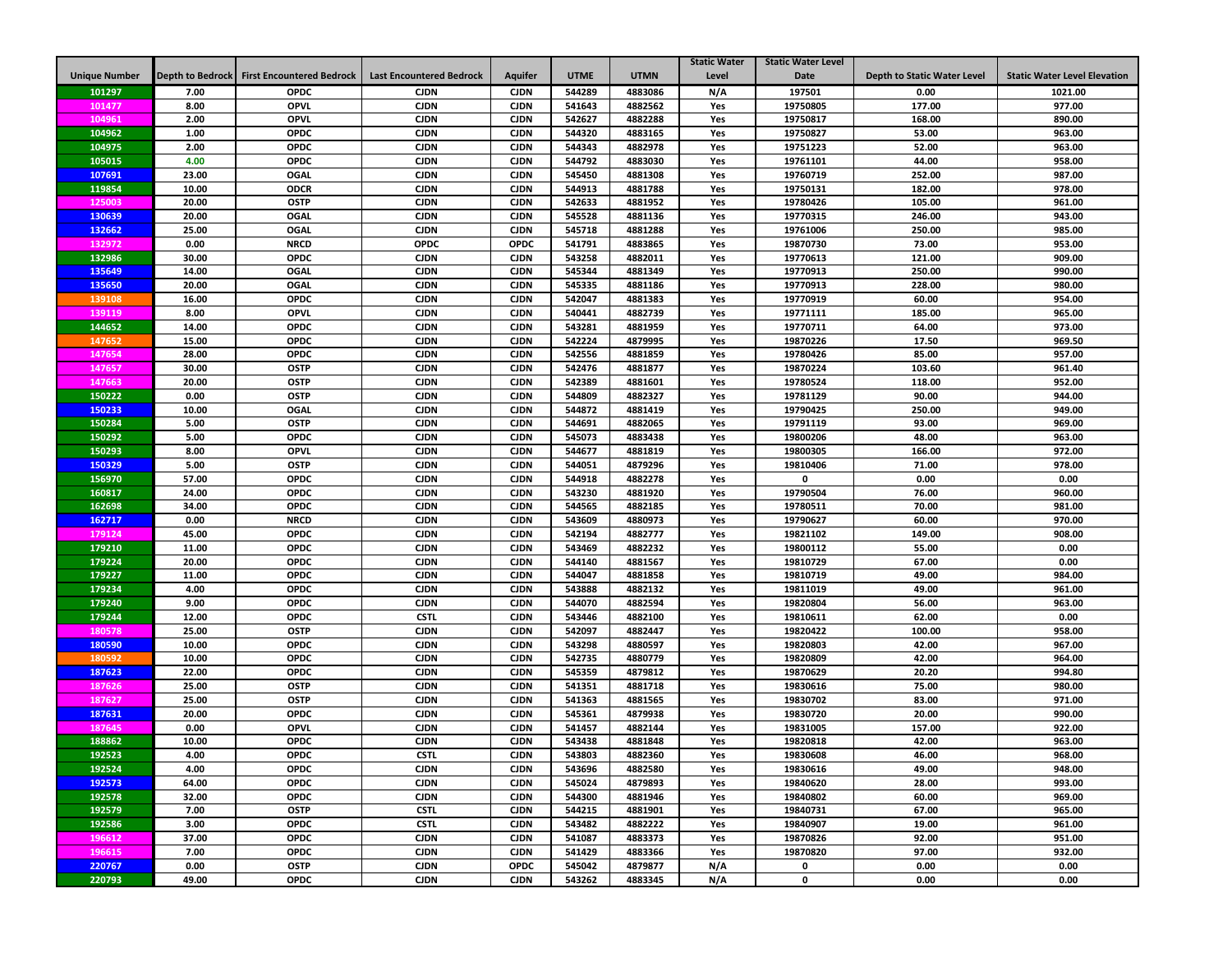| <b>Unique Number</b> | <b>Display Number</b> | <b>Well Name</b>                            | Township   | Range    | <b>Section</b>          | Subsection                     | <b>Elevation</b>   | Well Status   Well Use |                 | <b>Well Depth</b> | <b>Date Drilled</b>  | <b>Casing Diameter</b> | <b>Casing Depth</b> |
|----------------------|-----------------------|---------------------------------------------|------------|----------|-------------------------|--------------------------------|--------------------|------------------------|-----------------|-------------------|----------------------|------------------------|---------------------|
| 220794               | 00220794              | <b>SLAWSON, GLEN</b>                        | 107        | 14       | $\overline{2}$          | <b>CDCADD</b>                  | 1043.00            | А                      | <b>DO</b>       | 350.00            | 19731012             | 4.00                   | 320.00              |
| 220795               | 00220795              | DIX, GARY                                   | 107        | 14       | $\overline{2}$          | <b>DADABD</b>                  | 971.00             | А                      | <b>DO</b>       | 335.00            | 19700724             | 4.00                   | 282.00              |
| 220796               | 00220796              | <b>KRUMPELMANN, JOHN</b>                    | 107        | 14       | 3                       | CAAADC                         | 1081.00            | А                      | <b>DO</b>       | 230.00            | 19660202             | 4.00                   | 198.00              |
| 220807               | 00220807              | JONES, GEORGE                               | 107        | 14       | 10                      | <b>ABCCBA</b>                  | 1096.00            | А                      | DO              | 440.00            | 19700715             | 4.00                   | 408.00              |
| 220812               | 00220812              | <b>ROCHESTER SAND+GRAVEL</b>                | 107        | 14       | 14                      | <b>DCBDCB</b>                  | 976.00             | A                      | <b>DO</b>       | 364.00            | 19690227             | 4.00                   | 301.00              |
| 220948               | 00220948              | ROCHESTER SEWAGE TREATME                    | 107        | 14       | 23                      | <b>ABCCBD</b>                  | 983.00             | А                      | IN              | 430.00            | 19500000             | 0.00                   | 0.00                |
| 228539               | 00228539              | <b>DALY, FREDERICK</b>                      | 107        | 14       | $\mathbf{1}$            | <b>BBABCA</b>                  | 1043.00            | A                      | <b>DO</b>       | 400.00            | 19741022             | 4.00                   | 354.00              |
| 228540               | 00228540              | <b>HAWLEY, GEORGE</b>                       | 107        | 14       | $\mathbf 1$             | <b>ABACAB</b>                  | 1013.00            | А                      | <b>DO</b>       | 335.00            | 19680516             | 4.00                   | 306.00              |
| 228541               | 00228541              | KITTLEY, WILLIAM                            | 107        | 14       | $\overline{2}$          | <b>CCCCBB</b>                  | 1141.00            | А                      | DO              | 486.00            | 19690815             | 4.00                   | 450.00              |
| 228542               | 00228542              | <b>MATTHY, ED</b>                           | 107        | 14       | 10                      | <b>ACBDDD</b>                  | 1145.00            | A                      | DO              | 500.00            | 19670823             | 4.00                   | 460.00              |
| 228543               | 00228543              | DANIELSON, G.K.                             | 107        | 14       | 10                      | <b>DBAABD</b>                  | 1137.00            | А                      | DO              | 510.00            | 19681127             | 4.00                   | 440.00              |
| 228544               | 00228544              | <b>SPRATTE, BOB</b>                         | 107        | 14       | 10                      | <b>ADAACD</b>                  | 1142.00            | А                      | DO              | 515.00            | 19721024             | 4.00                   | 465.00              |
| 228545               | 00228545              | SAWINSKIE, BOB                              | 107        | 14       | 12                      | <b>AADDDC</b>                  | 1147.00            | А                      | DO              | 317.00            | 19720410             | 4.00                   | 272.00              |
| 228546               | 00228546              | <b>SCHOENMANN, HAROLD</b>                   | 107        | 14       | 12                      | <b>DCBBAA</b>                  | 1018.00            | Α                      | <b>DO</b>       | 185.00            | 19650612             | 4.00                   | 158.00              |
| 228547               | 00228547              | <b>MORRIS, HAROLD</b>                       | 107        | 14       | 13                      | <b>CDADDD</b>                  | 1040.00            | А                      | DO              | 180.00            | 196510               | 4.00                   | 125.00              |
| 228549               | 00228549              | <b>BROGAN, JARRETT</b>                      | 107        | 14       | 14                      | <b>DADAAB</b>                  | 987.00             | А                      | DO              | 156.00            | 19640328             | 4.00                   | 116.00              |
| 228551               | 00228551              | HINDERMANN, MARK                            | 107        | 13       | $\overline{7}$          | <b>CDAABB</b>                  | 1235.00            | Α                      | DO              | 604.00            | 19720522             | 4.00                   | 551.00              |
| 228552               | 00228552              | ANDERSON, E.L.                              | 107        | 13       | $\overline{z}$          | CDDBAD                         | 1193.00            | A                      | DO              | 550.00            | 19740214             | 4.00                   | 505.00              |
| 228553               | 00228553              | <b>LAYTON, DONALD</b>                       | 107        | 13       | $\overline{z}$          | <b>CDBAAB</b>                  | 1213.00            | A                      | DO              | 625.00            | 19730202             | 4.00                   | 555.00              |
| 228555               | 00228555              | CONWAY+SWANSON+BROIN+ABR                    | 107        | 14       | $\mathbf{1}$            | <b>DBDCAC</b>                  | 1013.00            | A                      | <b>DO</b>       | 388.00            | 19741213             | 4.00                   | 340.00              |
| 228556               | 00228556              | <b>WOLFGRAM, REUBEN</b>                     | 107        | 14       | 10                      | <b>ACABBA</b>                  | 1149.00            | A                      | <b>DO</b>       | 515.00            | 19681127             | 4.00                   | 452.00              |
| 228557               | 00228557              | KALAR. R.M.                                 | 107        | 14       | 12                      | <b>ADDCAC</b>                  | 1168.00            | A                      | <b>DO</b>       | 560.00            | 19740719             | 4.00                   | 506.00              |
| 228558               | 00228558              | <b>TENDICK, CARL</b><br><b>HARMS, RALPH</b> | 107<br>107 | 14       | 12<br>12                | <b>ADDBBA</b>                  | 1152.00<br>1020.00 | A                      | <b>DO</b><br>DO | 550.00            | 19740618             | 4.00<br>4.00           | 494.00<br>160.00    |
| 228559<br>228560     | 00228559<br>00228560  | <b>BENTSON, ARNOLD</b>                      | 107        | 14<br>14 | 12                      | <b>CCDABA</b><br><b>AADCAC</b> | 1149.00            | А<br>A                 | <b>DO</b>       | 186.00<br>271.00  | 19651012<br>19631208 | 4.00                   | 220.00              |
| 228561               | 00228561              |                                             | 107        | 14       | 12                      | <b>AADCAB</b>                  | 1148.00            | А                      | DO              | 267.00            | 19680120             | 4.00                   | 230.00              |
| 228562               | 00228562              | <b>BURRINGTON, E.S.</b><br>HORTER, JOHN     | 107        | 14       | 12                      | <b>AADCAA</b>                  | 1151.00            | А                      | <b>DO</b>       | 265.00            | 19660715             | 4.00                   | 249.00              |
| 228563               | 00228563              | <b>KAHABAKA, REEVE</b>                      | 107        | 14       | $12\,$                  | <b>AADDBC</b>                  | 1149.00            | А                      | <b>DO</b>       | 306.00            | 19691030             | 4.00                   | 249.00              |
| 228616               | 00228616              | FRANK, MARVIN L.                            | 107        | 13       | 18                      | CABBAC                         | 1009.00            | А                      | <b>DO</b>       | 140.00            | 19630701             | 4.00                   | 130.00              |
| 228619               | 00228619              | DASHOW, BOB                                 | 107        | 14       | $\mathbf{1}$            | <b>DDCCBA</b>                  | 1005.00            | A                      | <b>DO</b>       | 400.00            | 19740326             | 4.00                   | 334.00              |
| 228620               | 00228620              | DASHOW, BOB                                 | 107        | 14       | $\mathbf{1}$            | <b>DCBDBD</b>                  | 1009.00            | А                      | <b>DO</b>       | 384.00            | 19730810             | 4.00                   | 324.00              |
| 228621               | 00228621              | DASHOW, BOB                                 | 107        | 14       | $\mathbf{1}$            | <b>DDACBA</b>                  | 1014.00            | A                      | <b>DO</b>       | 385.00            | 19740328             | 4.00                   | 334.00              |
| 228622               | 00228622              | MITBY, JOHN                                 | 107        | 14       | 10                      | <b>ABDBCA</b>                  | 1148.00            | А                      | <b>DO</b>       | 513.00            | 19711102             | 4.00                   | 446.00              |
| 228624               | 00228624              | THEDE, WAYNE                                | 107        | 14       | 10                      | <b>ABCBAD</b>                  | 1144.00            | А                      | DO              | 508.00            | 19690508             | 4.00                   | 443.00              |
| 228625               | 00228625              | <b>HARNEY, DAVID</b>                        | 107        | 14       | 10                      | <b>ACBCAA</b>                  | 1078.00            | A                      | DO              | 462.00            | 19711026             | 4.00                   | 399.00              |
| 228640               | 00228640              | <b>CLAYTON, DONALD</b>                      | 107        | 13       | $\overline{7}$          | <b>CDDBCA</b>                  | 1177.00            | А                      | DO              | 568.00            | 19730214             | 4.00                   | 514.00              |
| 228647               | 00228647              | <b>MORRIS, HAROLD</b>                       | 107        | 14       | 23                      | <b>AACDDB</b>                  | 982.00             | А                      | DO              | 186.00            | 19650922             | 4.00                   | 131.00              |
| 228650               | 00228650              | <b>KEITH, ROBERT</b>                        | 107        | 13       | $\overline{7}$          | <b>BBBBCC</b>                  | 1124.00            | А                      | <b>DO</b>       | 290.00            | 19661024             | 4.00                   | 262.00              |
| 228652               | 00228652              | PERRY, BILL                                 | 107        | 13       | $\overline{7}$          | <b>BBCCCD</b>                  | 1147.00            | Α                      | <b>DO</b>       | 321.00            | 19700507             | 4.00                   | 263.00              |
| 241293               | 00241293              | N/A                                         | 107        | 14       | 12                      | <b>BDDADA</b>                  | 1023.00            | А                      | DO              | 406.00            | 19801208             | 4.00                   | 319.00              |
| 241295               | 00241295              | <b>LOCKEN, ROGER</b>                        | 107        | 13       | 6                       | <b>BCCDDC</b>                  | 1015.00            | Α                      | DO              | 394.00            | 19680122             | 4.00                   | 332.00              |
| 241298               | 00241298              | SULLIVAN, BEN                               | 107        | 14       | 11                      | <b>BADBAB</b>                  | 1145.00            | A                      | DO              | 220.00            | 19640701             | 4.00                   | 200.00              |
| 241300               | 00241300              | <b>LAHMERS, DON</b>                         | 107        | 14       | 11                      | <b>ABDABA</b>                  | 1055.00            | А                      | DO              | 407.00            | 19720814             | 4.00                   | 369.00              |
| 241301               | 00241301              | <b>ATKINSON, RICHARD</b>                    | 107        | 14       | $12\,$                  | <b>DBCCBD</b>                  | 1009.00            | N/A                    | DO              | 175.00            | 196603               | 4.00                   | 145.00              |
| 241302               | 00241302              | ABEL, MARK                                  | 107        | 14       | $12\,$                  | DBCCCC                         | 1015.00            | A                      | <b>DO</b>       | 107.00            | 19620730             | 4.00                   | 99.00               |
| 242961               | 00242961              | <b>GANELLA, NORMAN</b>                      | 107        | 14       | 10                      | <b>ABCDDA</b>                  | 1151.00            | A                      | DO              | 520.00            | 19720519             | 4.00                   | 440.00              |
| 250413               | 00250413              | $0 - 4$                                     | 108        | 14       | 36                      | <b>CCABBB</b>                  | 990.00             | s                      | <b>SI</b>       | 104.00            | 0                    | 0.00                   | 0.00                |
| 401608               | 00401608              | MCDOUGAL, DR.JOHN                           | 107        | 14       | $\mathbf{1}$            | <b>ABDADB</b>                  | 977.00             | A                      | <b>DO</b>       | 340.00            | 19840504             | 4.00                   | 293.00              |
| 401609               | 00401609              | LAYTON, DONALD                              | 107        | 13       | 18                      | <b>BACABD</b>                  | 1033.00            | Α                      | DO              | 420.00            | 19840509             | 4.00                   | 376.00              |
| 401629               | 00401629              | DEWITZ, BOB                                 | 107        | 14       | 10                      | <b>ADBBDB</b>                  | 1053.00            | А                      | <b>MD</b>       | 440.00            | 19840730             | 4.00                   | 394.00              |
| 409457               | 00409457              | WELSCH, RUSSELL                             | 107        | 14       | 10                      | <b>ABBCDB</b>                  | 1151.00            | А                      | DO              | 520.00            | 19850103             | 4.00                   | 474.00              |
| 409473               | 00409473              | <b>SCHWARTZ, VAN</b>                        | 107        | 14       | 11                      | <b>DCCCCB</b>                  | 971.00             | А                      | EB              | 340.00            | 19850711             | 4.00                   | 289.00              |
| 411252               | 00411252              | N/A                                         | 107        | 14       | $\mathbf{1}$            | <b>CCDAAB</b>                  | 997.00             | А                      | DO              | 395.00            | 19850322             | 4.00                   | 313.00              |
| 411262               | 00411262              | N/A                                         | 107        | 14       | $\mathbf 1$             | <b>CDDCCB</b>                  | 1019.00            | Α                      | DO              | 412.00            | 19850604             | 4.00                   | 339.00              |
| 411306               | 00411306              | N/A                                         | 107        | 14       | $\mathbf 1$             | <b>CDDCDC</b>                  | 1021.00            | А                      | DO              | 411.00            | 19860807             | 4.00                   | 342.00              |
| 412430               | 00412430              | N/A                                         | 107        | 13       | $\overline{\mathbf{z}}$ | <b>CCBBBA</b>                  | 1215.00            | A                      | DO              | 600.00            | 19851203             | 4.00                   | 534.00              |
| 415312               | 00415312              | N/A                                         | 107        | 14       | 12                      | <b>BCBCAA</b>                  | 1009.00            | A                      | DO              | 397.00            | 19850717             | 4.00                   | 320.00              |
| 415313               | 00415313              | <b>VEHRENKAMP, DONALD</b>                   | 107        | 14       | $\mathbf{1}$            | <b>BCBBDB</b>                  | 1053.00            | A                      | DO              | 420.00            | 19851003             | 4.00                   | 345.00              |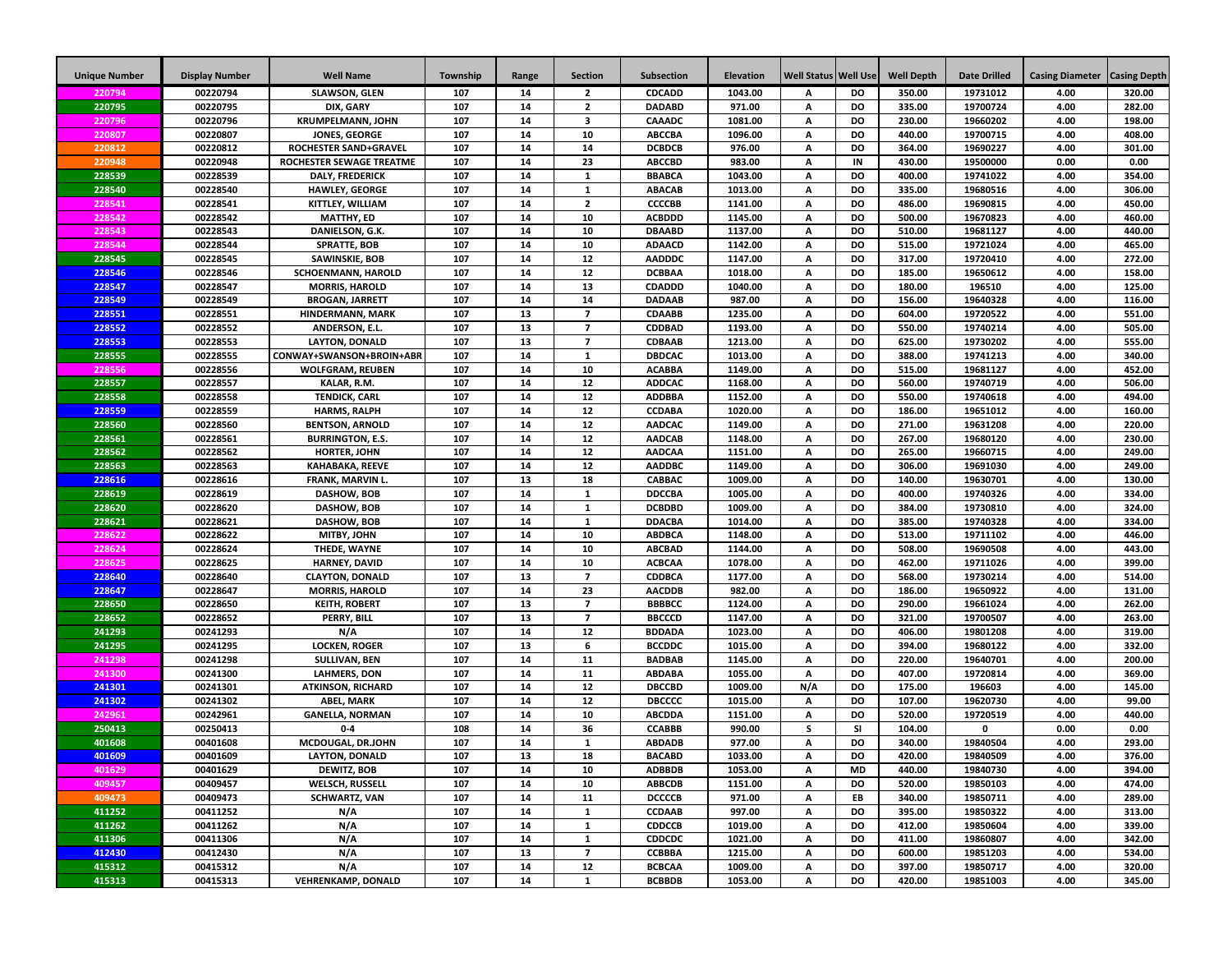|                      |                  |                                  |                                 |                |             |             | <b>Static Water</b> | <b>Static Water Level</b> |                                    |                                     |
|----------------------|------------------|----------------------------------|---------------------------------|----------------|-------------|-------------|---------------------|---------------------------|------------------------------------|-------------------------------------|
| <b>Unique Number</b> | Depth to Bedrock | <b>First Encountered Bedrock</b> | <b>Last Encountered Bedrock</b> | <b>Aquifer</b> | <b>UTME</b> | <b>UTMN</b> | Level               | <b>Date</b>               | <b>Depth to Static Water Level</b> | <b>Static Water Level Elevation</b> |
| 220794               | 0.00             | <b>OSTP</b>                      | <b>CJDN</b>                     | <b>CJDN</b>    | 542331      | 4882524     | Yes                 | 19731012                  | 30.00                              | 1013.00                             |
| 220795               | 0.00             | <b>OPDC</b>                      | <b>CJDN</b>                     | <b>CJDN</b>    | 543269      | 4882977     | Yes                 | 19870226                  | 9.05                               | 961.95                              |
| 220796               | 63.00            | <b>OPDC</b>                      | OPDC                            | OPDC           | 540905      | 4883142     | Yes                 | 196602                    | 160.00                             | 921.00                              |
| 220807               | 0.00             | <b>OSTP</b>                      | <b>CJDN</b>                     | <b>CJDN</b>    | 540986      | 4882108     | N/A                 | $\mathbf{0}$              | 0.00                               | 0.00                                |
| 220812               | 10.00            | <b>OPDC</b>                      | <b>CJDN</b>                     | <b>CJDN</b>    | 542664      | 4879479     | N/A                 | $\mathbf{0}$              | 0.00                               | 0.00                                |
| 220948               | 19.00            | <b>OPDC</b>                      | <b>CSTL</b>                     | <b>MTPL</b>    | 542575      | 4878901     | N                   | $\mathbf 0$               | 0.00                               | 0.00                                |
| 228539               | 33.00            | <b>OPDC</b>                      | <b>CJDN</b>                     | <b>CJDN</b>    | 543557      | 4883961     | Yes                 | 19741022                  | 98.00                              | 945.00                              |
| 228540               | 3.00             | <b>OPDC</b>                      | <b>CJDN</b>                     | <b>CJDN</b>    | 544398      | 4883892     | N/A                 | $\mathbf 0$               | 0.00                               | 0.00                                |
| 228541               | 0.00             | <b>OPVL</b>                      | <b>CJDN</b>                     | <b>CJDN</b>    | 541757      | 4882513     | N/A                 | $\mathbf 0$               | 0.00                               | 0.00                                |
| 228542               | 2.00             | <b>OPVL</b>                      | <b>CJDN</b>                     | <b>CJDN</b>    | 541137      | 4881849     | Yes                 | 19760823                  | 180.50                             | 964.50                              |
| 228543               | 8.00             | <b>OPVL</b>                      | <b>CJDN</b>                     | <b>CJDN</b>    | 541278      | 4881588     | Yes                 | 19681127                  | 160.00                             | 977.00                              |
| 228544               | 3.00             | <b>OPVL</b>                      | <b>CJDN</b>                     | <b>CJDN</b>    | 541670      | 4881949     | N/A                 | 0                         | 0.00                               | 0.00                                |
| 228545               | 11.00            | <b>OPVL</b>                      | <b>OPDC</b>                     | <b>OPDC</b>    | 544915      | 4882022     | Yes                 | 0                         | 0.00                               | 0.00                                |
| 228546               | 0.00             | <b>OSTP</b>                      | <b>OPDC</b>                     | <b>OPDC</b>    | 544223      | 4881192     | Yes                 | 19650612                  | 90.00                              | 928.00                              |
| 228547               | 55.00            | <b>OPDC</b>                      | <b>OPDC</b>                     | <b>OPDC</b>    | 544127      | 4879422     | Yes                 | 196510                    | 13.50                              | 1026.50                             |
| 228549               | 5.00             | <b>OPDC</b>                      | <b>OPDC</b>                     | <b>OPDC</b>    | 543301      | 4879805     | Yes                 | $\Omega$                  | 0.00                               | 0.00                                |
| 228551               | 18.00            | <b>OGAL</b>                      | <b>CJDN</b>                     | <b>CJDN</b>    | 545642      | 4881192     | N/A                 | $\mathbf 0$               | 0.00                               | 0.00                                |
| 228552               | 15.00            | <b>ODCR</b>                      | <b>CJDN</b>                     | <b>CJDN</b>    | 545625      | 4880979     | Yes                 | 19740215                  | 170.00                             | 1023.00                             |
| 228553               | 24.00            | <b>OGAL</b>                      | <b>CJDN</b>                     | <b>CJDN</b>    | 545500      | 4881197     | Yes                 | 19730202                  | 242.00                             | 971.00                              |
| 228555               | 4.00             | <b>OPDC</b>                      | <b>CJDN</b>                     | <b>CJDN</b>    | 544398      | 4882873     | Yes                 | 19741213                  | 48.00                              | 965.00                              |
| 228556               | 3.00             | <b>OPVL</b>                      | <b>CJDN</b>                     | <b>CJDN</b>    | 541183      | 4882014     | Yes                 | 19690225                  | 180.00                             | 969.00                              |
| 228557               | 24.00            | <b>ODCR</b>                      | <b>CJDN</b>                     | <b>CJDN</b>    | 544809      | 4881687     | Yes                 | 19740719                  | 196.00                             | 972.00                              |
| 228558               | 18.00            | <b>OPVL</b>                      | <b>CJDN</b>                     | <b>CJDN</b>    | 544783      | 4881796     | Yes                 | 19740618                  | 170.00                             | 982.00                              |
| 228559               | 0.00             | <b>NRCD</b>                      | <b>OPDC</b>                     | <b>OPDC</b>    | 543670      | 4881009     | Yes                 | $\mathbf 0$               | 0.00                               | 0.00                                |
| 228560               | 17.00            | <b>OPVL</b>                      | <b>OPDC</b>                     | OPDC           | 544796      | 4882080     | Yes                 | 19631208                  | 190.00                             | 959.00                              |
| 228561               | 9.00             | <b>OPVL</b>                      | <b>OPDC</b>                     | OPDC           | 544808      | 4882104     | N/A                 | 19680120                  | 0.00                               | 1148.00                             |
| 228562               | 27.00            | <b>OPVL</b>                      | <b>OPDC</b>                     | OPDC           | 544842      | 4882100     | N/A                 | $\mathbf{0}$              | 0.00                               | 0.00                                |
| 228563               | 18.00            | <b>OPVL</b>                      | <b>OPDC</b>                     | OPDC           | 544870      | 4882081     | N/A                 | $\mathbf 0$               | 0.00                               | 0.00                                |
| 228616               | 20.00            | <b>OPDC</b>                      | OPDC                            | OPDC           | 545396      | 4879974     | Yes                 | 19630701                  | 80.00                              | 929.00                              |
| 228619               | 20.00            | <b>OPDC</b>                      | <b>CJDN</b>                     | <b>CJDN</b>    | 544581      | 4882506     | Yes                 | 0                         | 0.00                               | 0.00                                |
| 228620               | 12.00            | <b>OPDC</b>                      | <b>CJDN</b>                     | <b>CJDN</b>    | 544273      | 4882686     | Yes                 | 19730810                  | 54.00                              | 955.00                              |
| 228621               | 5.00             | <b>OPDC</b>                      | <b>CJDN</b>                     | <b>CJDN</b>    | 544792      | 4882695     | Yes                 | 19740328                  | 60.00                              | 954.00                              |
| 228622               | 6.00             | <b>OPVL</b>                      | <b>CJDN</b>                     | <b>CJDN</b>    | 541187      | 4882169     | Yes                 | $\mathbf 0$               | 0.00                               | 0.00                                |
| 228624               | 4.00             | <b>OPVL</b>                      | <b>CJDN</b>                     | <b>CJDN</b>    | 541036      | 4882194     | Yes                 | 19870224                  | 161.80                             | 982.20                              |
| 228625               | 0.00             | <b>OSTP</b>                      | <b>CJDN</b>                     | <b>CJDN</b>    | 541014      | 4881929     | Yes                 | $\mathbf 0$               | 0.00                               | 0.00                                |
| 228640               | 10.00            | <b>OGAL</b>                      | <b>CJDN</b>                     | <b>CJDN</b>    | 545580      | 4880954     | Yes                 | 19730214                  | 194.00                             | 983.00                              |
| 228647               | 54.00            | <b>OPDC</b>                      | <b>OPDC</b>                     | <b>OPDC</b>    | 543111      | 4878869     | Yes                 | 19650922                  | 14.00                              | 968.00                              |
| 228650               | 0.00             | <b>ODPL</b>                      | <b>OPDC</b>                     | <b>OPDC</b>    | 544968      | 4882331     | N/A                 | 0                         | 0.00                               | 0.00                                |
| 228652               | 17.00            | <b>OPVL</b>                      | <b>OPDC</b>                     | <b>OPDC</b>    | 544971      | 4882032     | Yes                 | 19700507                  | 190.00                             | 957.00                              |
| 241293               | 11.00            | <b>OPDC</b>                      | <b>CJDN</b>                     | <b>CJDN</b>    | 544128      | 4881745     | Yes                 | 19801208                  | 60.00                              | 963.00                              |
| 241295               | 3.00             | <b>OPDC</b>                      | <b>CJDN</b>                     | <b>CJDN</b>    | 545094      | 4883227     | Yes                 | 19680122                  | 75.00                              | 940.00                              |
| 241298               | 18.00            | <b>OPGW</b>                      | <b>OPDC</b>                     | <b>OPDC</b>    | 542416      | 4882220     | Yes                 | 19640701                  | 130.00                             | 1015.00                             |
| 241300               | 14.00            | <b>OSTP</b>                      | <b>CJDN</b>                     | <b>CJDN</b>    | 542869      | 4882204     | Yes                 | 19720814                  | 96.00                              | 959.00                              |
| 241301               | 2.00             | <b>OPDC</b>                      | <b>OPDC</b>                     | <b>OPDC</b>    | 544169      | 4881279     | N/A                 | 0                         | 0.00                               | 0.00                                |
| 241302               | 0.00             | <b>OSTP</b>                      | <b>OPDC</b>                     | <b>OPDC</b>    | 544159      | 4881241     | N/A                 | $\Omega$                  | 0.00                               | 0.00                                |
| 242961               | 12.00            | <b>OPVL</b>                      | <b>CJDN</b>                     | <b>CJDN</b>    | 541121      | 4882059     | Yes                 | 19720519                  | 181.00                             | 970.00                              |
| 250413               | 0.00             | N/A                              | <b>OPSH</b>                     | N/A            | 543531      | 4884403     | N/A                 | 0                         | 0.00                               | 0.00                                |
| 401608               | 10.00            | <b>OPDC</b>                      | <b>CJDN</b>                     | <b>CJDN</b>    | 544484      | 4883760     | Yes                 | 19840507                  | 10.00                              | 967.00                              |
| 401609               | 20.00            | <b>OSTP</b>                      | <b>CJDN</b>                     | <b>CJDN</b>    | 545486      | 4880564     | Yes                 | 19840511                  | 30.00                              | 1003.00                             |
| 401629               | 20.00            | <b>OSTP</b>                      | <b>CJDN</b>                     | <b>CJDN</b>    | 541401      | 4881958     | Yes                 | 19840806                  | 78.00                              | 975.00                              |
| 409457               | 12.00            | <b>OPGW</b>                      | <b>CJDN</b>                     | <b>CJDN</b>    | 540996      | 4882265     | Yes                 | 19850108                  | 171.00                             | 980.00                              |
| 409473               | 31.00            | <b>OPDC</b>                      | <b>CJDN</b>                     | <b>CJDN</b>    | 542549      | 4880875     | Yes                 | 19850712                  | 10.00                              | 961.00                              |
| 411252               | 9.00             | <b>OPDC</b>                      | <b>CSTL</b>                     | <b>CJDN</b>    | 543716      | 4882600     | Yes                 | 19850322                  | 48.00                              | 949.00                              |
| 411262               | 12.00            | <b>OPDC</b>                      | <b>CSTL</b>                     | <b>CJDN</b>    | 543967      | 4882454     | Yes                 | 19850604                  | 61.00                              | 958.00                              |
| 411306               | 10.00            | <b>OPDC</b>                      | <b>CSTL</b>                     | <b>CJDN</b>    | 544015      | 4882418     | Yes                 | 19860807                  | 71.00                              | 950.00                              |
| 412430               | 5.00             | <b>OGAL</b>                      | <b>CJDN</b>                     | <b>CJDN</b>    | 544994      | 4881205     | Yes                 | 19851113                  | 230.00                             | 985.00                              |
| 415312               | 14.00            | <b>OPDC</b>                      | <b>CJDN</b>                     | <b>CJDN</b>    | 543424      | 4881910     | Yes                 | 19850717                  | 55.00                              | 954.00                              |
| 415313               | 4.00             | <b>OSTP</b>                      | <b>CJDN</b>                     | <b>CJDN</b>    | 543387      | 4883549     | Yes                 | 19851003                  | 98.00                              | 955.00                              |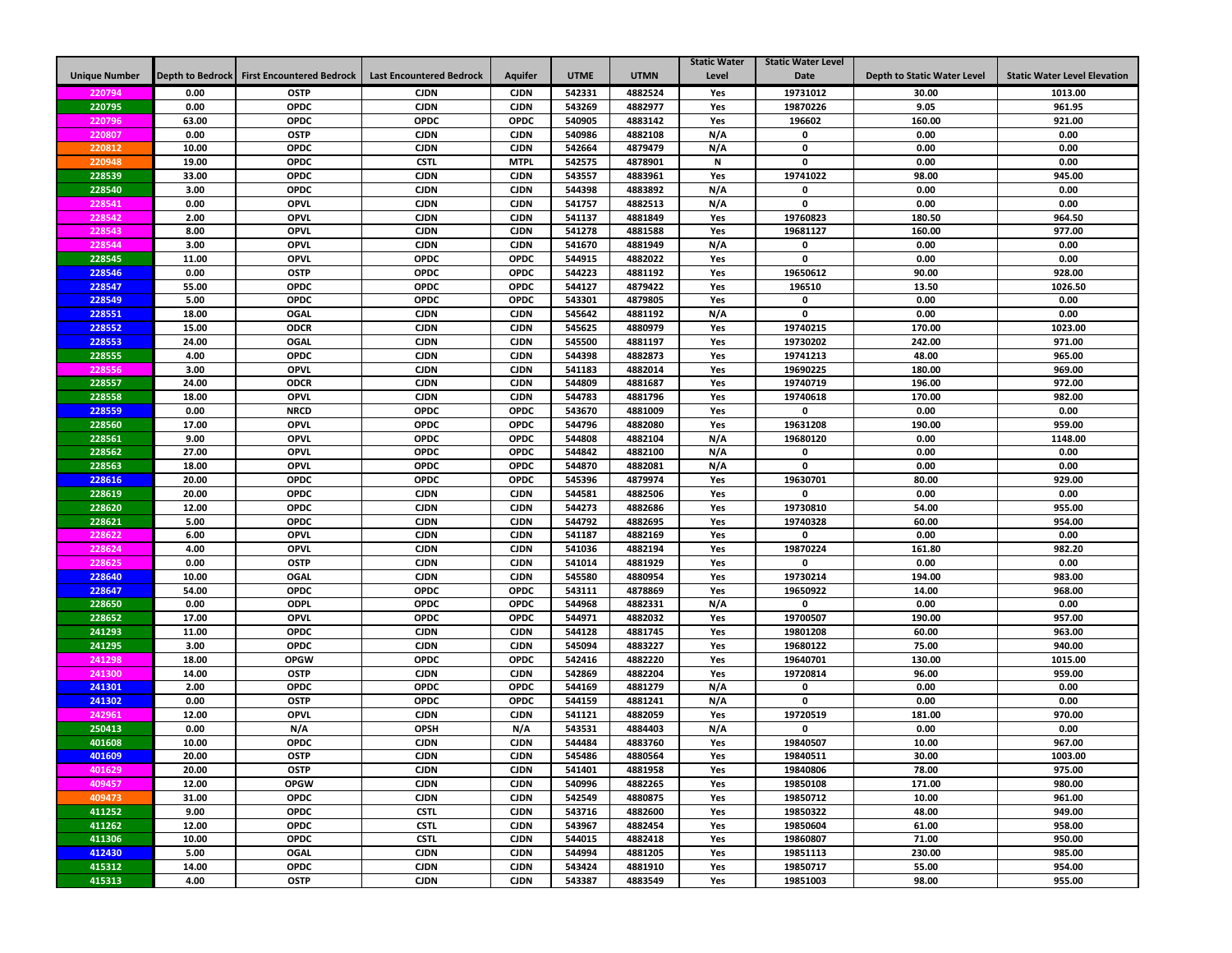| <b>Unique Number</b> | <b>Display Number</b> | <b>Well Name</b>                | Township   | Range    | <b>Section</b>          | Subsection       | <b>Elevation</b>   | Well Status | <b>Well Use</b>        | <b>Well Depth</b> | <b>Date Drilled</b>  | <b>Casing Diameter</b> | <b>Casing Depth</b> |
|----------------------|-----------------------|---------------------------------|------------|----------|-------------------------|------------------|--------------------|-------------|------------------------|-------------------|----------------------|------------------------|---------------------|
| 421058               | 00421058              | N/A                             | 107        | 14       | 10                      | <b>DADCCC</b>    | 1040.00            | А           | <b>DO</b>              | 440.00            | 19860616             | 4.00                   | 390.00              |
| 421065               | 00421065              | N/A                             | 107        | 14       | 10                      | <b>DAABBC</b>    | 1040.00            | А           | <b>DO</b>              | 420.00            | 19860618             | 4.00                   | 365.00              |
| 421078               | 00421078              | N/A                             | 107        | 13       | $\overline{7}$          | <b>CBBCDB</b>    | 1199.00            | A           | <b>DO</b>              | 600.00            | 19860723             | 4.00                   | 540.00              |
| 428030               | 00428030              | AT&TCO.                         | 107        | 14       | 10                      | <b>ABACAA</b>    | 1145.00            | A           | IN                     | 520.00            | 19870818             | 4.00                   | 468.00              |
| 432098               | 00432098              | PARISH, SHIRLEY                 | 107        | 13       | 6                       | СВССВС           | 999.00             | Α           | DO                     | 410.00            | 19880715             | 4.00                   | 353.00              |
| 432112               | 00432112              | N/A                             | 107        | 14       | 12                      | <b>DACCBB</b>    | 1180.00            | А           | DO                     | 575.00            | 19880908             | 4.00                   | 523.00              |
| 432113               | 00432113              | N/A                             | 107        | 14       | 12                      | <b>DADCCD</b>    | 1201.00            | А           | DO                     | 585.00            | 19880913             | 4.00                   | 513.00              |
| 437180               | 00437180              | N/A                             | 107        | 14       | 3                       | <b>ADDCAA</b>    | 1035.00            | А           | DO                     | 418.00            | 19871116             | 4.00                   | 338.00              |
| 441656               | 00441656              | N/A                             | 107        | 14       | 3                       | <b>DABDBB</b>    | 1045.00            | A           | DO                     | 430.00            | 19871127             | 4.00                   | 397.00              |
| 441657               | 00441657              | N/A                             | 107        | 14       | 3                       | <b>ACDABD</b>    | 1035.00            | А           | <b>MD</b>              | 460.00            | 19871124             | 4.00                   | 414.00              |
| 441663               | 00441663              | <b>AT&amp;T COMPANY</b>         | 107        | 14       | 10                      | <b>ABACAA</b>    | 1145.00            | А           | DO                     | 520.00            | 19870818             | 4.00                   | 468.00              |
| 441667               | 00441667              | N/A                             | 107        | 13       | $\overline{7}$          | CBADCC           | 1225.00            | А           | <b>DO</b>              | 618.00            | 19880225             | 4.00                   | 598.00              |
| 446643               | 00446643              | <b>DASHOW, ROBERT</b>           | 107        | 14       | $\mathbf{1}$            | <b>DDBABA</b>    | 1016.00            | А           | <b>DO</b>              | 395.00            | 19891012             | 4.00                   | 363.00              |
| 446652               | 00446652              | <b>REYNOLDS, RANDY</b>          | 107        | 14       | $\mathbf{1}$            | <b>DCCACC</b>    | 1013.00            | А           | DO                     | 391.00            | 19891114             | 4.00                   | 338.00              |
| 446662               | 00446662              | SOMA, NORDEEN                   | 107        | 14       | 13                      | CBDCCA           | 986.00             | A           | <b>DO</b>              | 395.00            | 19900417             | 4.00                   | 348.00              |
| 446672               | 00446672              | <b>ASHTON, BOB</b>              | 107        | 14       | $\mathbf{1}$            | <b>DDCCCB</b>    | 1018.00            | A           | <b>DO</b>              | 395.00            | 19900705             | 4.00                   | 332.00              |
| 449341               | 00449341              | N/A                             | 107        | 14       | 12                      | <b>ABCBDD</b>    | 1015.00            | A           | <b>DO</b>              | 390.00            | 19880425             | 4.00                   | 334.00              |
| 449342               | 00449342              | N/A                             | 107        | 14       | 12                      | <b>ABBCAD</b>    | 1015.00            | А           | <b>DO</b>              | 390.00            | 19880526             | 4.00                   | 347.00              |
| 449343               | 00449343              | <b>SCHMIDT, FRED</b>            | 107        | 14       | 12                      | <b>ABACAA</b>    | 1013.00            | А           | <b>DO</b>              | 390.00            | 19880506             | 4.00                   | 336.00              |
| 449344               | 00449344              | N/A                             | 107        | 14       | $\mathbf{1}$            | <b>DDCCCC</b>    | 1021.00            | A           | DO                     | 440.00            | 19880613             | 4.00                   | 391.00              |
| 449361               | 00449361              | <b>MORRIS, HAROLD</b>           | 107<br>107 | 14<br>14 | 13                      | CDDAAC           | 1048.00            | А           | <b>DO</b><br><b>DO</b> | 437.00            | 19880816             | 4.00                   | 395.00              |
| 449363               | 00449363              | N/A                             |            |          | 3                       | <b>AABACD</b>    | 1024.00            | А           |                        | 420.00            | 19880919             | 4.00                   | 375.00              |
| 449369<br>449370     | 00449369              | N/A<br>N/A                      | 107<br>107 | 14<br>14 | 3<br>3                  | CADBCA<br>CAACDB | 1111.00            | А<br>А      | DO<br>DO               | 496.00<br>490.00  | 19881011             | 4.00<br>4.00           | 435.00<br>432.00    |
| 449378               | 00449370<br>00449378  | N/A                             | 107        | 14       | $\overline{2}$          | CBBADD           | 1107.00<br>1153.00 | A           | <b>DO</b>              | 531.00            | 19881021<br>19890106 | 4.00                   | 477.00              |
| 449380               | 00449380              | N/A                             | 107        | 14       | $\overline{2}$          | CBDADC           | 1149.00            | А           | DO                     | 537.00            | 19890113             | 4.00                   | 476.00              |
| 449384               | 00449384              | N/A                             | 107        | 14       | $\overline{2}$          | <b>CBDCDC</b>    | 1149.00            | A           | DO                     | 529.00            | 19890202             | 4.00                   | 475.00              |
| 449387               | 00449387              | N/A                             | 107        | 14       | $\overline{2}$          | <b>CBCBCB</b>    | 1151.00            | А           | DO                     | 526.00            | 19890202             | 4.00                   | 477.00              |
| 449391               | 00449391              | N/A                             | 107        | 14       | $\overline{\mathbf{2}}$ | CACAAC           | 1145.00            | А           | <b>DO</b>              | 522.00            | 19890612             | 4.00                   | 483.00              |
| 449399               | 00449399              | N/A                             | 107        | 14       | $\overline{2}$          | CBCCAC           | 1155.00            | Α           | DO                     | 529.00            | 19890613             | 4.00                   | 475.00              |
| 449418               | 00449418              | <b>BOWMAN, JERRY</b>            | 107        | 14       | 3                       | <b>DBACAA</b>    | 1045.00            | A           | DO                     | 432.00            | 19890720             | 4.00                   | 375.00              |
| 463229               | 00463229              | <b>LAHMERS, DON</b>             | 107        | 14       | 11                      | <b>AABCAD</b>    | 1023.00            | А           | DO                     | 398.00            | 19900607             | 4.00                   | 317.00              |
| 464000               | 00464000              | <b>LOFGREN, KARL</b>            | 107        | 14       | 3                       | <b>CDBBDB</b>    | 1147.00            | A           | DO                     | 530.00            | 19910515             | 4.00                   | 472.00              |
| 476169               | 00476169              | <b>LOFGREN, KARL</b>            | 107        | 14       | 3                       | <b>CDCBCA</b>    | 1151.00            | A           | DO                     | 520.00            | 19911127             | 4.00                   | 466.00              |
| 482520               | 00482520              | <b>LOFGREN, KARL</b>            | 107        | 14       | 3                       | CDDCAA           | 1144.00            | А           | DO                     | 516.00            | 19920625             | 4.00                   | 472.00              |
| 482526               | 00482526              | <b>LOFGREN, KARL</b>            | 107        | 14       | 3                       | CDBDAB           | 1141.00            | А           | <b>DO</b>              | 520.00            | 19920827             | 4.00                   | 462.00              |
| 500836               | 00500836              | HADLEY VALLEY SCHOOLMW-6        | 107        | 13       | 18                      | <b>BCCCDD</b>    | 1011.00            | s           | AB                     | 30.00             | 19900117             | 2.00                   | 19.00               |
| 500841               | 00500841              | HADLEY VALLEY SCHOOLMW-1        | 107        | 13       | 18                      | <b>BCCDCC</b>    | 1011.00            | s           | AB                     | 30.00             | 19890825             | 2.00                   | 18.00               |
| 500842               | 00500842              | <b>HADLEY VALLEY SCHOOLMW-2</b> | 107        | 13       | 18                      | <b>BCCDCB</b>    | 1011.00            | S           | AB                     | 29.00             | 19890908             | 2.00                   | 17.00               |
| 500843               | 00500843              | <b>HADLEY VALLEY SCHOOLMW-3</b> | 107        | 13       | 18                      | <b>BCCDCC</b>    | 1013.00            | s           | AB                     | 30.00             | 19890909             | 2.00                   | 18.00               |
| 500844               | 00500844              | <b>HADLEY VALLEY SCHOOLMW-4</b> | 107        | 13       | 18                      | <b>BCCDCD</b>    | 1013.00            | s           | AB                     | 31.00             | 19891226             | 2.00                   | 20.00               |
| 500845               | 00500845              | HADLEY VALLEY SCHOOLMW-5        | 107        | 13       | 18                      | <b>BCCDCA</b>    | 1011.00            | S           | AB                     | 31.00             | 19891227             | 2.00                   | 17.00               |
| 506832               | 00506832              | N/A                             | 107        | 13       | $\overline{7}$          | <b>CCCABC</b>    | 1176.00            | A           | <b>DO</b>              | 560.00            | 19900530             | 4.00                   | 514.00              |
| 506834               | 00506834              | N/A                             | 107        | 13       | 18                      | <b>BBABCA</b>    | 1133.00            | A           | <b>DO</b>              | 530.00            | 19900529             | 4.00                   | 474.00              |
| 535071               | 00535071              | N/A                             | 107        | 14       | $\overline{2}$          | <b>ADACBD</b>    | 1068.00            | A           | DO                     | 440.00            | 19940411             | 4.00                   | 389.00              |
| 535074               | 00535074              | N/A                             | 107        | 14       | $\overline{2}$          | <b>ADCABC</b>    | 1040.00            | А           | DO                     | 412.00            | 19940221             | 4.00                   | 352.00              |
| 535075               | 00535075              | N/A                             | 107        | 14       | $\overline{2}$          | <b>ACDABA</b>    | 1030.00            | А           | DO                     | 405.00            | 19940712             | 4.00                   | 355.00              |
| 535076               | 00535076              | N/A                             | 107        | 14       | $\overline{2}$          | <b>ACACBD</b>    | 1041.00            | А           | DO                     | 410.00            | 19940310             | 4.00                   | 372.00              |
| 535077               | 00535077              | N/A                             | 107        | 14       | $\overline{2}$          | <b>ABCDBC</b>    | 1051.00            | А           | DO                     | 415.00            | 19940309             | 4.00                   | 382.00              |
| 535078               | 00535078              | N/A                             | 107        | 14       | $\overline{2}$          | <b>ACBDBB</b>    | 1037.00            | А           | DO                     | 415.00            | 19940316             | 4.00                   | 374.00              |
| 535080               | 00535080              | <b>GREGORY, THOMAS A.</b>       | 107        | 14       | $\overline{2}$          | <b>DABDAA</b>    | 1016.00            | А           | DO                     | 380.00            | 19940328             | 4.00                   | 339.00              |
| 535087               | 00535087              | <b>HOLTEGAARD, STEVE</b>        | 107        | 14       | $\mathbf{1}$            | CBBABD           | 1022.00            | A           | DO                     | 387.00            | 19940729             | 4.00                   | 336.00              |
| 542772               | 00542772              | <b>BLATTNER, MIKE</b>           | 107        | 14       | $\overline{2}$          | <b>CDBCDD</b>    | 1035.00            | A           | DO                     | 360.00            | 19941004             | 4.00                   | 325.00              |
| 546892               | 00546892              | HOLTEGAARD, STEVE               | 107        | 14       | $\mathbf{1}$            | CAACBD           | 961.00             | A           | DO                     | 335.00            | 19940812             | 4.00                   | 294.00              |
| 546895               | 00546895              | HOLTEGAARD, STEVE               | 107        | 14       | $\mathbf{1}$            | CBAAAB           | 1031.00            | A           | DO                     | 390.00            | 19950000             | 4.00                   | 343.00              |
| 546896               | 00546896              | HOLTEGAARD, STEVE               | 107        | 14       | $\mathbf{1}$            | CAABAC           | 971.00             | A           | DO                     | 340.00            | 19941005             | 4.00                   | 289.00              |
| 548913               | 00548913              | MCWILLIAMS, JIM & KAREN         | 107        | 14       | $\overline{2}$          | <b>CDCCDD</b>    | 1047.00            | A           | DO                     | 400.00            | 19941029             | 4.00                   | 375.00              |
| 556308               | 00556308              | N/A                             | 107        | 14       | $\overline{2}$          | CADCCD           | 1078.00            | А           | DO                     | 455.00            | 19950817             | 4.00                   | 394.00              |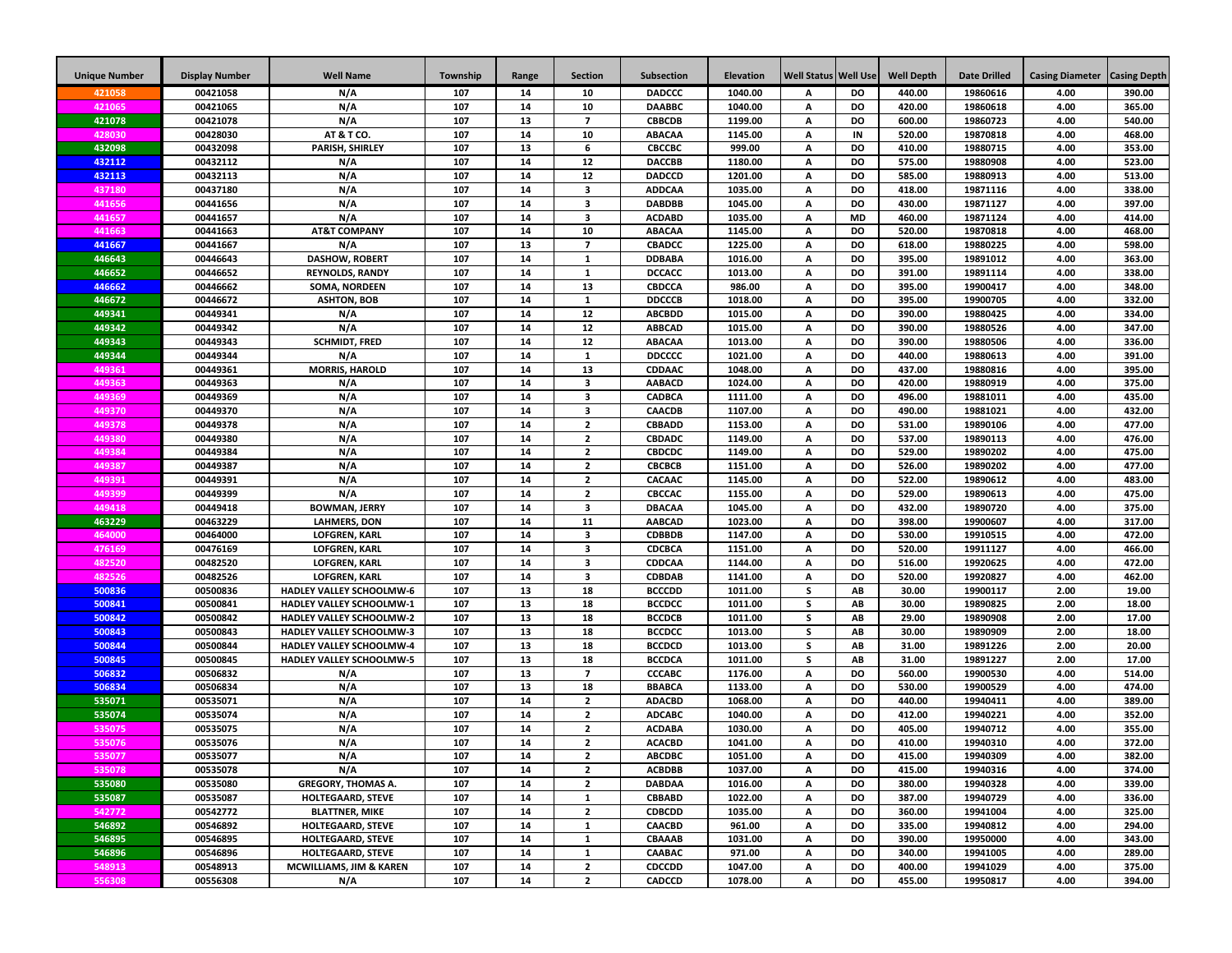|                      |                  |                                  |                                 |                            |                  |                    | <b>Static Water</b> | <b>Static Water Level</b> |                                    |                                     |
|----------------------|------------------|----------------------------------|---------------------------------|----------------------------|------------------|--------------------|---------------------|---------------------------|------------------------------------|-------------------------------------|
| <b>Unique Number</b> | Depth to Bedrock | <b>First Encountered Bedrock</b> | <b>Last Encountered Bedrock</b> | <b>Aquifer</b>             | <b>UTME</b>      | <b>UTMN</b>        | Level               | <b>Date</b>               | <b>Depth to Static Water Level</b> | <b>Static Water Level Elevation</b> |
| 421058               | 20.00            | <b>OSTP</b>                      | <b>CJDN</b>                     | <b>CJDN</b>                | 541543           | 4881247            | Yes                 | 19860626                  | 86.00                              | 954.00                              |
| 421065               | 25.00            | <b>OSTP</b>                      | <b>CJDN</b>                     | <b>CJDN</b>                | 541540           | 4881607            | Yes                 | 19860625                  | 90.00                              | 950.00                              |
| 421078               | 18.00            | <b>OGAL</b>                      | <b>CJDN</b>                     | <b>CJDN</b>                | 545011           | 4881461            | Yes                 | 19860801                  | 220.00                             | 979.00                              |
| 428030               | 7.00             | <b>OPVL</b>                      | <b>CJDN</b>                     | <b>CJDN</b>                | 541224           | 4882315            | Yes                 | 19970818                  | 170.00                             | 975.00                              |
| 432098               | 1.00             | <b>OPDC</b>                      | <b>CSTL</b>                     | <b>CJDN</b>                | 544962           | 4882871            | Yes                 | 19880715                  | 55.00                              | 944.00                              |
| 432112               | 48.00            | <b>OPVL</b>                      | <b>CJDN</b>                     | <b>CJDN</b>                | 544566           | 4881297            | Yes                 | 19880908                  | 207.00                             | 973.00                              |
| 432113               | 5.00             | <b>OGAL</b>                      | <b>CJDN</b>                     | <b>CJDN</b>                | 544771           | 4881224            | Yes                 | 19880913                  | 224.00                             | 977.00                              |
| 437180               | 31.00            | <b>OPDC</b>                      | <b>CJDN</b>                     | <b>CJDN</b>                | 541634           | 4883293            | Yes                 | 19871116                  | 94.00                              | 941.00                              |
| 441656               | 33.00            | <b>OPDC</b>                      | <b>CJDN</b>                     | <b>CJDN</b>                | 541448           | 4883094            | Yes                 | 19871227                  | 108.00                             | 937.00                              |
| 441657               | 25.00            | <b>OSTP</b>                      | <b>CJDN</b>                     | <b>CJDN</b>                | 541281           | 4883369            | Yes                 | 19871208                  | 83.00                              | 0.00                                |
| 441663               | 7.00             | <b>OPVL</b>                      | <b>CJDN</b>                     | <b>CJDN</b>                | 541222           | 4882311            | Yes                 | 19870827                  | 170.00                             | 975.00                              |
| 441667               | 21.00            | <b>OGAL</b>                      | <b>CJDN</b>                     | <b>CJDN</b>                | 545249           | 4881437            | Yes                 | 19871228                  | 240.00                             | 985.00                              |
| 446643               | 1.00             | <b>OPDC</b>                      | <b>CSTL</b>                     | <b>CJDN</b>                | 544667           | 4882805            | Yes                 | 19891012                  | 76.00                              | 940.00                              |
| 446652               | 6.00             | <b>OPDC</b>                      | <b>CSTL</b>                     | <b>CJDN</b>                | 544258           | 4882537            | Yes                 | 19891114                  | 61.00                              | 952.00                              |
| 446662               | 30.00            | <b>OPDC</b>                      | <b>CJDN</b>                     | <b>CJDN</b>                | 543577           | 4879665            | Yes                 | 19900417                  | 26.00                              | 960.00                              |
| 446672               | 10.00            | <b>OPDC</b>                      | <b>CJDN</b>                     | <b>CJDN</b>                | 544556           | 4882447            | Yes                 | 19900705                  | 58.00                              | 960.00                              |
| 449341               | 5.00             | <b>OPDC</b>                      | <b>CJDN</b>                     | <b>CJDN</b>                | 544241           | 4882120            | Yes                 | 19880317                  | 52.00                              | 963.00                              |
| 449342               | 8.00             | <b>OPDC</b>                      | <b>CJDN</b>                     | <b>CJDN</b>                | 544242           | 4882270            | Yes                 | 19880318                  | 58.00                              | 957.00                              |
| 449343               | 5.00             | <b>OPDC</b>                      | <b>CJDN</b>                     | <b>CJDN</b>                | 544440           | 4882291            | Yes                 | 19880331                  | 44.00                              | 969.00                              |
| 449344               | 59.00            | <b>OPDC</b>                      | <b>CJDN</b>                     | <b>CJDN</b>                | 544546           | 4882427            | Yes                 | 19880601                  | 100.00                             | 921.00                              |
| 449361               | 18.00            | <b>OSTP</b>                      | <b>CJDN</b>                     | <b>CJDN</b>                | 544122           | 4879385            | Yes                 | 19880720                  | 70.00                              | 978.00                              |
| 449363               | 8.00             | <b>OPDC</b>                      | <b>CJDN</b>                     | <b>CJDN</b>                | 541467           | 4883928            | Yes                 | 19880809                  | 67.00                              | 957.00                              |
| 449369               | 10.00            | <b>OSTP</b>                      | <b>CJDN</b>                     | <b>CJDN</b>                | 540784           | 4882964            | Yes                 | 19880825                  | 143.00                             | 968.00                              |
| 449370               | 12.00            | <b>OSTP</b>                      | <b>CJDN</b>                     | <b>CJDN</b>                | 540798           | 4883049            | Yes                 | 19880830                  | 141.00                             | 966.00                              |
| 449378               | 5.00             | OPVL                             | <b>CJDN</b>                     | <b>CJDN</b>                | 541937           | 4883118            | Yes                 | 19880921                  | 197.00                             | 956.00                              |
| 449380               | 2.00             | <b>OPVL</b>                      | <b>CJDN</b>                     | <b>CJDN</b>                | 542098           | 4882933            | Yes                 | 19881103                  | 192.00                             | 957.00                              |
| 449384               | 6.00             | <b>OPVL</b>                      | <b>CJDN</b>                     | <b>CJDN</b>                | 542006           | 4882828            | Yes                 | 19881021                  | 193.00                             | 956.00                              |
| 449387               | 6.00             | OPVL                             | <b>CJDN</b>                     | <b>CJDN</b>                | 541750           | 4882943            | Yes                 | 19881031                  | 190.00                             | 961.00                              |
| 449391               | 4.00             | <b>OPVL</b>                      | <b>CJDN</b>                     | <b>CJDN</b>                | 542304           | 4882991            | Yes                 | 19881122                  | 191.00                             | 954.00                              |
| 449399               | 10.00            | OPVL                             | <b>CJDN</b>                     | <b>CJDN</b>                | 541816           | 4882880            | Yes                 | 19890302                  | 196.00                             | 959.00                              |
| 449418               | 9.00             | <b>OSTP</b>                      | <b>CJDN</b>                     | <b>CJDN</b>                | 541237           | 4883095            | Yes                 | 19890712                  | 86.00                              | 959.00                              |
| 463229               | 13.00            | <b>OPDC</b>                      | <b>CJDN</b>                     | <b>CJDN</b>                | 543037           | 4882268            | Yes                 | 19900607                  | 68.00                              | 0.00                                |
| 464000               | 7.00             | <b>OPVL</b>                      | <b>CJDN</b>                     | <b>CJDN</b>                | 540610           | 4882752            | Yes                 | 19910410                  | 178.00                             | 969.00                              |
| 476169               | 12.00            | <b>OPVL</b>                      | <b>CJDN</b>                     | <b>CJDN</b>                | 540586           | 4882565            | Yes                 | 19911113                  | 175.00                             | 976.00                              |
| 482520               | 7.00             | <b>OPVL</b>                      | <b>CJDN</b>                     | <b>CJDN</b>                | 540836           | 4882518            | Yes                 | 19920527                  | 162.00                             | 982.00                              |
| 482526               | 1.00             | <b>OPVL</b>                      | <b>CJDN</b>                     | <b>CJDN</b>                | 540688           | 4882713            | Yes                 | 19920716                  | 160.00                             | 981.00                              |
| 500836               | 5.00             | <b>OSTP</b>                      | <b>OPDC</b>                     | <b>OPDC</b>                | 545035           | 4880027            | N/A                 | 0                         | 0.00                               | 0.00                                |
| 500841               | 17.00            | <b>OPDC</b>                      | <b>OPDC</b>                     | <b>OPDC</b>                | 545052           | 4880026            | N/A                 | 0                         | 0.00                               | 0.00                                |
| 500842               | 16.00            | <b>OPDC</b>                      | <b>OPDC</b>                     | <b>OPDC</b>                | 545066           | 4880039            | N/A                 | 0                         | 0.00                               | 0.00                                |
| 500843               | 9.00             | <b>OPDC</b>                      | <b>OPDC</b>                     | <b>OPDC</b>                | 545071           | 4880026            | N/A                 | 0                         | 0.00                               | 0.00                                |
| 500844               | 7.00             | <b>OSTP</b>                      | <b>OPDC</b>                     | <b>OPDC</b>                | 545091           | 4880026            | N/A                 | 0                         | 0.00                               | 0.00                                |
| 500845<br>506832     | 13.00<br>25.00   | <b>OSTP</b><br><b>ODCR</b>       | <b>OPDC</b><br><b>CJDN</b>      | <b>OSPC</b><br><b>CJDN</b> | 545091<br>545056 | 4880053<br>4880979 | N/A<br>Yes          | 0<br>19900515             | 0.00<br>197.00                     | 0.00<br>979.00                      |
| 506834               | 7.00             | <b>OPVL</b>                      | <b>CJDN</b>                     | <b>CJDN</b>                | 545171           | 4880748            |                     | 19900517                  |                                    | 986.00                              |
| 535071               | 52.00            | <b>OPDC</b>                      | <b>CJDN</b>                     | <b>CJDN</b>                | 543162           | 4883465            | Yes<br>Yes          | 19940128                  | 147.00<br>107.00                   | 961.00                              |
| 535074               | 22.00            | <b>OPDC</b>                      | <b>CJDN</b>                     | <b>CJDN</b>                | 543037           | 4883369            | Yes                 | 19940302                  | 84.00                              | 956.00                              |
| 535075               | 15.00            | <b>OPDC</b>                      | <b>CJDN</b>                     | <b>CJDN</b>                | 542874           | 4883390            | Yes                 | 19940314                  | 74.00                              | 956.00                              |
| 535076               | 8.00             | <b>OSTP</b>                      | <b>CJDN</b>                     | <b>CJDN</b>                | 542784           | 4883467            | Yes                 | 19940314                  | 85.00                              | 956.00                              |
| 535077               | 36.00            | OPDC                             | <b>CJDN</b>                     | <b>CJDN</b>                | 542659           | 4883666            | N/A                 | 0                         | 0.00                               | 0.00                                |
| 535078               | 7.00             | <b>OSTP</b>                      | <b>CJDN</b>                     | <b>CJDN</b>                | 542650           | 4883495            | Yes                 | 19940330                  | 76.00                              | 961.00                              |
| 535080               | 10.00            | <b>OPDC</b>                      | <b>CJDN</b>                     | <b>CJDN</b>                | 543120           | 4883113            | Yes                 | 19940308                  | 56.00                              | 960.00                              |
| 535087               | 8.00             | <b>OPDC</b>                      | <b>CJDN</b>                     | <b>CJDN</b>                | 543487           | 4883186            | Yes                 | 19940729                  | 75.00                              | 0.00                                |
| 542772               | 10.00            | <b>OSTP</b>                      | <b>CJDN</b>                     | <b>CJDN</b>                | 542218           | 4882635            | Yes                 | 19941004                  | 80.00                              | 0.00                                |
| 546892               | 28.00            | <b>OPDC</b>                      | <b>CJDN</b>                     | <b>CJDN</b>                | 543964           | 4883084            | Yes                 | 19940812                  | 7.00                               | 0.00                                |
| 546895               | 18.00            | <b>OPDC</b>                      | <b>CJDN</b>                     | <b>CJDN</b>                | 543693           | 4883190            | Yes                 | 19940000                  | 71.00                              | 960.00                              |
| 546896               | 31.00            | <b>OPDC</b>                      | <b>CJDN</b>                     | <b>CJDN</b>                | 543993           | 4883175            | Yes                 | 0                         | 0.00                               | 0.00                                |
| 548913               | 15.00            | <b>OSTP</b>                      | <b>CJDN</b>                     | <b>CJDN</b>                | 542224           | 4882432            | Yes                 | 19941029                  | 73.00                              | 0.00                                |
| 556308               | 5.00             | <b>OSTP</b>                      | <b>CJDN</b>                     | <b>CJDN</b>                | 542391           | 4882823            | Yes                 | 19950817                  | 113.00                             | 0.00                                |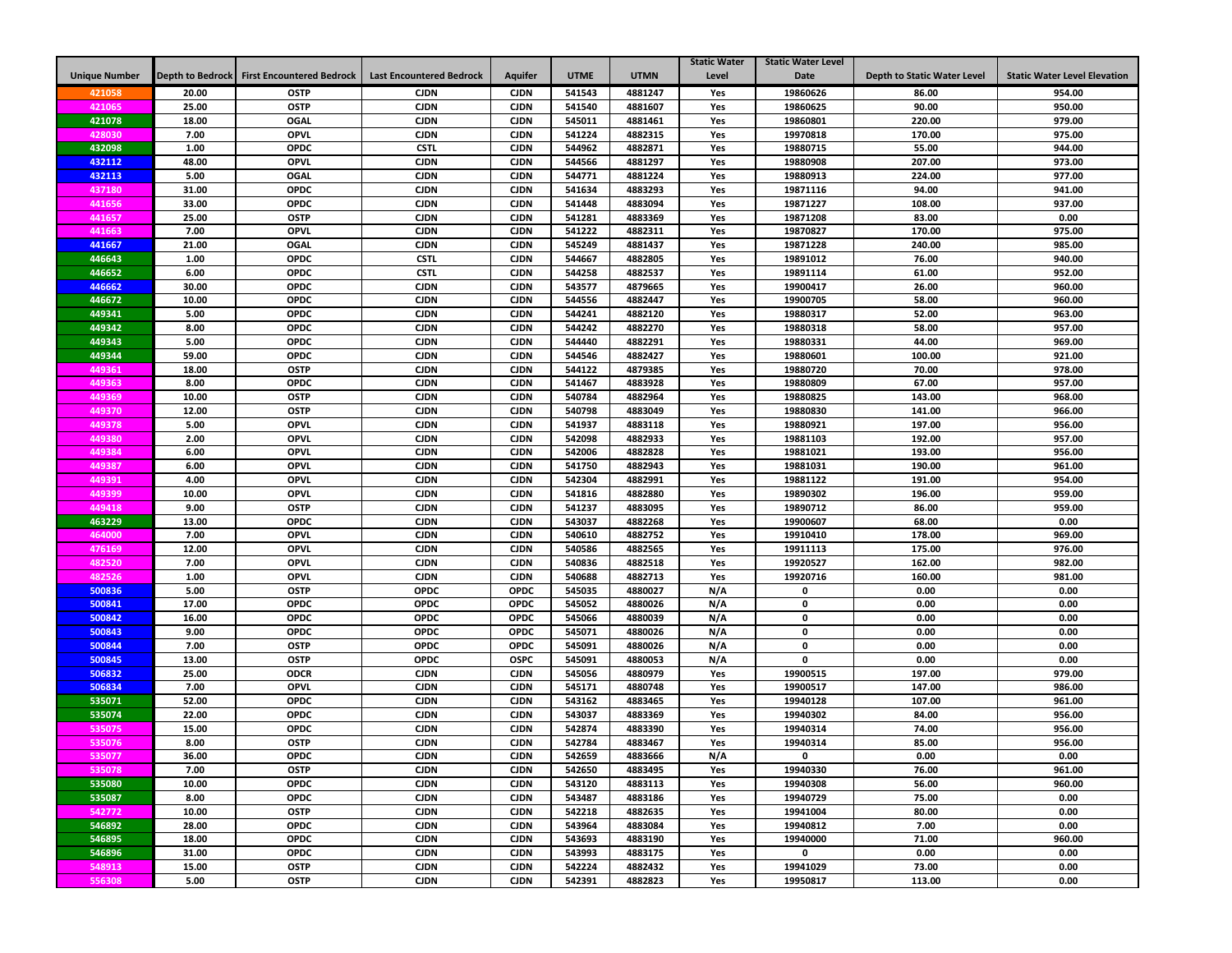| <b>Unique Number</b> | <b>Display Number</b> | <b>Well Name</b>                                         | Township   | Range    | <b>Section</b>          | <b>Subsection</b>              | <b>Elevation</b>   | Well Status   Well Use |                 | <b>Well Depth</b> | <b>Date Drilled</b>  | <b>Casing Diameter</b> | <b>Casing Depth</b> |
|----------------------|-----------------------|----------------------------------------------------------|------------|----------|-------------------------|--------------------------------|--------------------|------------------------|-----------------|-------------------|----------------------|------------------------|---------------------|
| 556314               | 00556314              | N/A                                                      | 107        | 14       | $\overline{2}$          | <b>CDDBDA</b>                  | 1037.00            | А                      | DO              | 400.00            | 19951019             | 4.00                   | 352.00              |
| 556320               | 00556320              | N/A                                                      | 107        | 14       | $\overline{2}$          | <b>ABDBBD</b>                  | 1051.00            | A                      | DO              | 427.00            | 19970221             | 4.00                   | 389.00              |
| 576011               | 00576011              | MW-13                                                    | 107        | 14       | 14                      | <b>CCDDCC</b>                  | 1010.00            | A                      | <b>MW</b>       | 47.00             | 19970124             | 2.00                   | 35.00               |
| 576012               | 00576012              | MW-5R                                                    | 107        | 14       | 14                      | CDBACD                         | 960.00             | s                      | AB              | 18.00             | 19970113             | 2.00                   | 8.00                |
| 576013               | 00576013              | MW-6R                                                    | 107        | 14       | 14                      | <b>CDDBBB</b>                  | 964.00             | s                      | AB              | 19.00             | 19970108             | 2.00                   | 9.00                |
| 576014               | 00576014              | MW-7R                                                    | 107        | 14       | 14                      | <b>CDDACB</b>                  | 960.00             | s                      | AB              | 17.00             | 19970113             | 2.00                   | 7.00                |
| 576015               | 00576015              | MW-9R                                                    | 107        | 14       | 14                      | CDDBBA                         | 962.00             | s                      | AB              | 65.00             | 19961216             | 2.00                   | 55.00               |
| 576016               | 00576016              | MW-11                                                    | 107        | 14       | 14                      | <b>DCCBDC</b>                  | 973.00             | s                      | AB              | 30.00             | 19961211             | 2.00                   | 20.00               |
| 576017               | 00576017              | <b>MW-12</b>                                             | 107        | 14       | 14                      | <b>DCCADD</b>                  | 973.00             | s                      | AB              | 96.00             | 19961211             | 2.00                   | 86.00               |
| 576913               | 00576913              | <b>KNAUER, TONY &amp; LINDA</b>                          | 107        | 14       | $\overline{2}$          | <b>BABDCB</b>                  | 1074.00            | А                      | <b>DO</b>       | 437.00            | 19961028             | 4.00                   | 389.00              |
| 576923               | 00576923              | N/A                                                      | 107        | 14       | $\overline{2}$          | <b>AACCCD</b>                  | 1059.00            | А                      | DO              | 417.00            | 19970403             | 4.00                   | 375.00              |
| 576924               | 00576924              | N/A                                                      | 107        | 14       | $\overline{2}$          | <b>AADCBB</b>                  | 1045.00            | А                      | DO              | 415.00            | 19970410             | 4.00                   | 364.00              |
| 576925               | 00576925              | <b>HUNTINGTON WOODS</b>                                  | 107        | 14       | $\overline{2}$          | AAACAC                         | 1021.00            | А                      | DO              | 390.00            | 19970715             | 4.00                   | 339.00              |
| 589849               | 00589849              | <b>PZ-2</b>                                              | 107        | 14       | 14                      | CBCCCC                         | 1020.00            | A                      | PZ              | 61.00             | 20030403             | 2.00                   | 50.70               |
| 589850               | 00589850              | PZ (B-30)                                                | 107        | 14       | 14                      | <b>CCDDCC</b>                  | 1011.00            | A                      | PZ              | 56.00             | 20030723             | 2.00                   | 33.70               |
| 591924               | 00591924              | HOLTEGAARD, STEVE                                        | 107        | 14       | $\mathbf{1}$            | <b>BCDCCD</b>                  | 1032.00            | A                      | DO              | 345.00            | 19970905             | 5.00                   | 315.00              |
| 591925               | 00591925              | <b>HOLTEGAARD, STEVE</b>                                 | 107        | 14       | 1                       | <b>BDDCAB</b>                  | 977.00             | A                      | DO              | 320.00            | 19970904             | 4.00                   | 274.00              |
| 601254               | 00601254              | <b>HOLTEGAARD, STEVE</b>                                 | 107        | 14       | $\mathbf{1}$            | <b>BDCDBB</b>                  | 1018.00            | A                      | <b>DO</b>       | 372.00            | 19970904             | 5.00                   | 315.00              |
| 601271               | 00601271              | N/A                                                      | 107        | 14       | $\overline{2}$          | ABBBAD                         | 999.00             | A                      | <b>DO</b>       | 347.00            | 19970929             | 4.00                   | 310.00              |
| 601274               | 00601274              | <b>GREGORY, THOMAS A.</b>                                | 107        | 14       | $\overline{2}$          | <b>DAABDB</b>                  | 1019.00            | A                      | <b>DO</b>       | 380.00            | 19971202             | 4.00                   | 316.00              |
| 601291               | 00601291              | <b>LAYTON, DONALD</b>                                    | 107        | 13       | $\overline{7}$          | CDCDBD                         | 1133.00            | A                      | DO              | 497.00            | 19980601             | 4.00                   | 456.00              |
| 601295               | 00601295              | N/A                                                      | 107        | 14       | $\overline{2}$          | <b>BDCCDD</b>                  | 1030.00            | A                      | DO              | 394.00            | 19981029             | 5.00                   | 336.00              |
| 601296               | 00601296              | N/A                                                      | 107        | 14       | $\overline{2}$          | <b>BDDCAC</b>                  | 1034.00            | A                      | DO              | 394.00            | 19980428             | 5.00                   | 353.00              |
| 601297               | 00601297              | N/A                                                      | 107        | 14       | $\overline{2}$          | <b>BDBACD</b>                  | 1021.00            | Α                      | DO              | 403.00            | 19980710             | 5.00                   | 357.00              |
| 601298               | 00601298              | N/A                                                      | 107        | 14       | $\overline{2}$          | <b>BDADAB</b>                  | 1019.00            | Α                      | DO              | 391.00            | 19980504             | 4.00                   | 348.00              |
| 601315               | 00601315              | <b>EDSON, RANDALL &amp; MARCIA</b>                       | 107        | 14       | 11                      | CACCCD                         | 1015.00            | A                      | <b>MD</b>       | 390.00            | 19981015             | 4.00                   | 330.00              |
| 601316               | 00601316              | <b>EDSON, RANDALL &amp; MARCIA</b>                       | 107        | 14       | 11                      | <b>CCAADA</b>                  | 1011.00            | Α                      | <b>MD</b>       | 395.00            | 19990930             | 4.00                   | 350.00              |
| 618297               | 00618297              | N/A                                                      | 107        | 14       | $\overline{2}$          | <b>DDACCD</b>                  | 1040.00            | A                      | <b>DO</b>       | 400.00            | 20000517             | 4.00                   | 335.00              |
| 618298               | 00618298              | N/A                                                      | 107        | 14       | $\overline{2}$          | <b>DDABDD</b>                  | 1025.00            | А                      | <b>DO</b>       | 392.00            | 20000504             | 4.00                   | 354.00              |
| 643888               | 00643888              | MW-14                                                    | 107        | 14       | 14                      | CDBDAC                         | 961.00             | Α                      | <b>MW</b>       | 17.00             | 20010530             | 2.00                   | 6.00                |
| 643889               | 00643889              | MW-15                                                    | 107        | 14       | 14                      | CDDACA                         | 963.00             | A                      | <b>MW</b>       | 18.00             | 20010530             | 2.00                   | 7.00                |
| 644808               | 00644808              | FELMLEE, JOEL                                            | 107        | 13       | $\overline{\mathbf{z}}$ | <b>BBABAB</b>                  | 1133.00            | Α                      | DO              | 497.00            | 20020221             | 4.00                   | 452.00              |
| 655814               | 00655814              | N/A                                                      | 107        | 14       | $\overline{2}$          | <b>DBAADC</b>                  | 1017.00            | A                      | DO              | 385.00            | 20010413             | 6.00                   | 341.00              |
| 655815               | 00655815              | N/A                                                      | 107        | 14       | $\overline{2}$          | <b>DBCBDC</b>                  | 1034.00            | А                      | DO              | 395.00            | 20010115             | 6.00                   | 341.00              |
| 667253               | 00667253              | N/A                                                      | 107        | 14       | 3                       | <b>CCABDD</b>                  | 1149.00            | A                      | DO              | 520.00            | 20011227             | 6.00                   | 468.00              |
| 667254<br>672604     | 00667254<br>00672604  | <b>FITZPATRICK CONSTRUCTION</b><br><b>COOLIDGE, LORI</b> | 107<br>107 | 14<br>14 | 3<br>$\overline{2}$     | <b>DDDABD</b><br><b>AABDCA</b> | 1157.00<br>1014.00 | А<br>А                 | <b>MD</b><br>DO | 535.00<br>380.00  | 20011214<br>20011115 | 6.00<br>4.00           | 477.00<br>342.00    |
|                      | 00677832              | <b>PZ-4</b>                                              | 107        | 14       | 15                      | <b>DADBDA</b>                  | 1018.00            | А                      | PZ              | 53.00             | 20030718             | 2.00                   | 42.20               |
| 677832<br>677833     | 00677833              | PZ-107                                                   | 107        | 14       | 23                      | <b>ABCCCB</b>                  | 980.00             | A                      | PZ              | 41.00             | 20041215             | 2.00                   | 30.20               |
| 677834               | 00677834              | PZ-106                                                   | 107        | 14       | 23                      | <b>ADBABD</b>                  | 982.00             | A                      | PZ              | 320.00            | 20041222             | 2.00                   | 20.40               |
| 689520               | 00689520              | SMITH, BOB                                               | 107        | 14       | 12                      | <b>AADCDA</b>                  | 1147.00            | A                      | DO              | 518.00            | 20030722             | 4.00                   | 477.00              |
| 695889               | 00695889              | <b>SOUTH WELL</b>                                        | 107        | 14       | 14                      | CCDDCD                         | 1010.00            | s                      | AB              | 90.00             | 20030919             | 8.00                   | 16.50               |
| 695898               | 00695898              | UNDERWOOD, PAT                                           | 107        | 14       | 11                      | <b>BBBADC</b>                  | 1120.00            | A                      | <b>DO</b>       | 500.00            | 20031202             | 4.00                   | 442.00              |
| 757004               | 00757004              | MILLER, TOMAS W. & PATRICIA C.                           | 107        | 14       | $\mathbf{1}$            | <b>ACCDCA</b>                  | 1009.00            | A                      | N/A             | 378.00            | 20070906             | 4.00                   | 316.00              |
| 757009               | 00757009              | <b>HINDERMANN, MATT</b>                                  | 107        | 14       | 11                      | <b>ACAACC</b>                  | 1072.00            | A                      | <b>MD</b>       | 456.00            | 20080104             | 4.00                   | 397.00              |
| 55W0000341           | W0000341              | <b>WILLIAM SCOTT</b>                                     | 108        | 14       | 34                      | <b>DDDD</b>                    | 1020.00            | А                      | DO              | 375.00            | 0                    | 0.00                   | 0.00                |
| 55W0000351           | W0000351              | <b>ROBERT NORDSTROM</b>                                  | 107        | 13       | $\overline{7}$          | <b>ACBC</b>                    | 1055.00            | A                      | <b>DO</b>       | 64.00             | $\mathbf 0$          | 0.00                   | 0.00                |
| 55W0000357           | W0000357              | ALLAN R. CAMRUD                                          | 107        | 13       | 18                      | CBBB                           | 1010.00            | A                      | <b>DO</b>       | 260.00            | 0                    | 0.00                   | 0.00                |
| 55W0000358           | W0000358              | <b>ROBERT K. BRAATZ</b>                                  | 107        | 13       | 18                      | <b>CBBA</b>                    | 1010.00            | Α                      | DO              | 300.00            | 0                    | 0.00                   | 0.00                |
| 55W0000360           | W0000360              | <b>DELBERT BAUERNFEIND</b>                               | 107        | 13       | 18                      | <b>CBBC</b>                    | 1010.00            | А                      | DO              | 88.00             | 0                    | 0.00                   | 0.00                |
| 55W0000682           | W0000682              | <b>KAVELSKE, EMILIE</b>                                  | 107        | 14       | 1                       | <b>BCBC</b>                    | 1045.00            | А                      | DO              | 138.00            | 0                    | 0.00                   | 0.00                |
| 55W0000683           | W0000683              | <b>HAACK, ARLIN</b>                                      | 107        | 14       | $\mathbf{1}$            | <b>BBBD</b>                    | 1025.00            | А                      | DO              | 400.00            | 0                    | 0.00                   | 0.00                |
| 55W0000684           | W0000684              | MITCHELL, FLORENCE                                       | 107        | 14       | $\overline{2}$          | <b>DCCB</b>                    | 1040.00            | A                      | DO              | 125.00            | $\mathbf 0$          | 0.00                   | 0.00                |
| 55W0000685           | W0000685              | <b>KULAS, MARVIN</b>                                     | 107        | 14       | 3                       | <b>DBBA</b>                    | 1060.00            | А                      | DO              | 340.00            | $\mathbf 0$          | 0.00                   | 0.00                |
| 55W0000691           | W0000691              | <b>MCINTIRE, GEORGE</b>                                  | 107        | 14       | 10                      | <b>BAAD</b>                    | 1150.00            | А                      | DO              | 246.00            | $\mathbf 0$          | 0.00                   | 0.00                |
| 55W0000740           | W0000740              | <b>TANGALOS, CHRISTINE</b>                               | 107        | 14       | $12\,$                  | AD                             | 1017.00            | A                      | DO              | 560.00            | 0                    | 0.00                   | 0.00                |
| 55W0000742           | W0000742              | <b>GAUTHIER, LAWRENCE</b>                                | 107        | 14       | 12                      | <b>CCDD</b>                    | 1030.00            | А                      | DO              | 265.00            | $\mathbf 0$          | 0.00                   | 0.00                |
| 55W0000743           | W0000743              | VENTRELLI, PAT M.                                        | 107        | 14       | 12                      | <b>DBCB</b>                    | 1010.00            | А                      | DO              | 100.00            | $\mathbf 0$          | 0.00                   | 0.00                |
|                      |                       |                                                          |            |          |                         |                                |                    |                        |                 |                   |                      |                        |                     |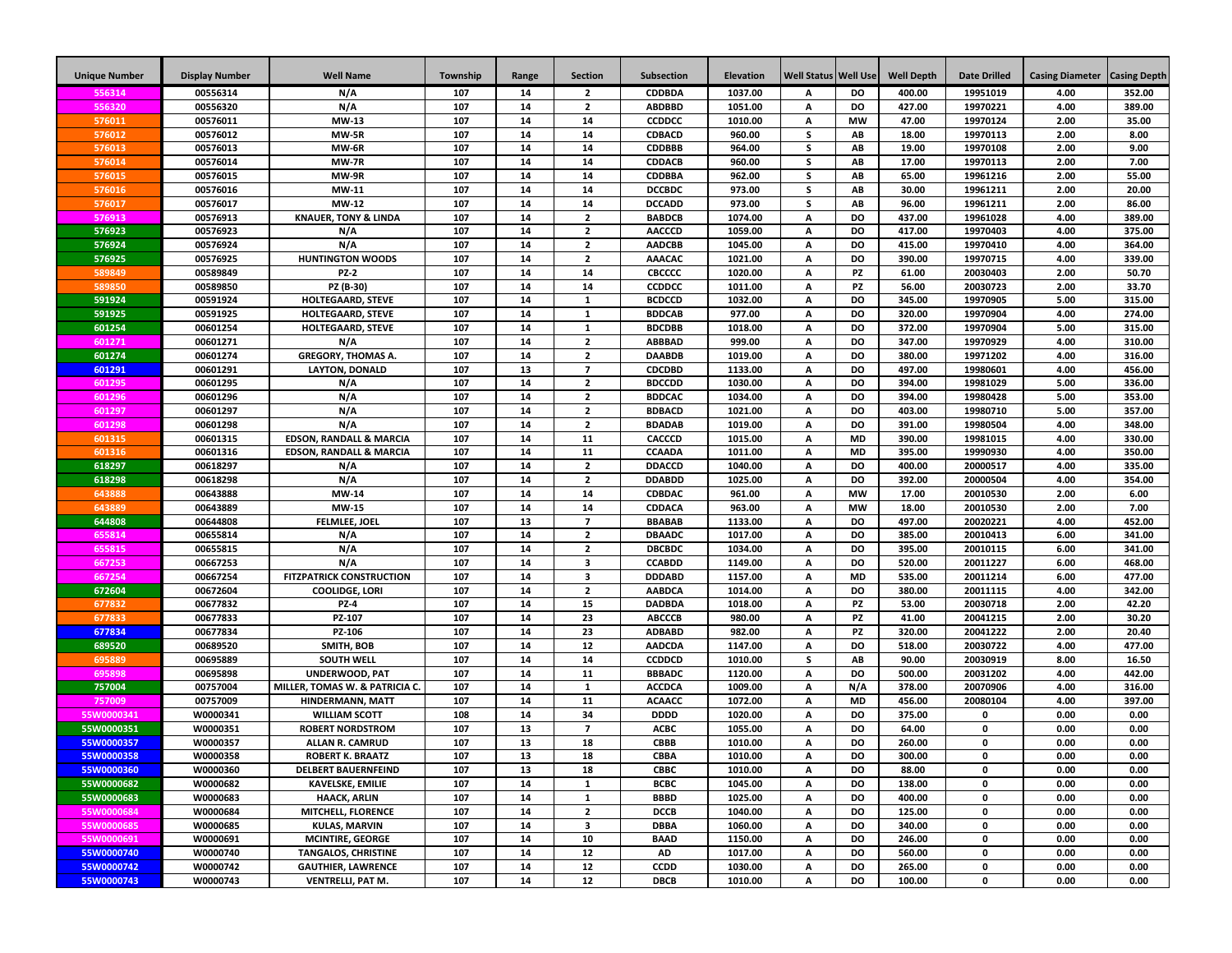|                      |                         |                                  |                                 |                            |                  |                    | <b>Static Water</b> | <b>Static Water Level</b> |                                    |                                     |
|----------------------|-------------------------|----------------------------------|---------------------------------|----------------------------|------------------|--------------------|---------------------|---------------------------|------------------------------------|-------------------------------------|
| <b>Unique Number</b> | <b>Depth to Bedrock</b> | <b>First Encountered Bedrock</b> | <b>Last Encountered Bedrock</b> | <b>Aquifer</b>             | <b>UTME</b>      | <b>UTMN</b>        | Level               | <b>Date</b>               | <b>Depth to Static Water Level</b> | <b>Static Water Level Elevation</b> |
| 556314               | 10.00                   | <b>OSTP</b>                      | <b>CJDN</b>                     | <b>CJDN</b>                | 542427           | 4882547            | Yes                 | 19951019                  | 78.00                              | 0.00                                |
| 556320               | 43.00                   | <b>OPDC</b>                      | <b>CJDN</b>                     | <b>CJDN</b>                | 542779           | 4883784            | Yes                 | 19970221                  | 90.00                              | 0.00                                |
| 576011               | 13.00                   | <b>OPDC</b>                      | OPDC                            | OPDC                       | 542067           | 4879257            | Yes                 | 19970124                  | 38.30                              | 971.70                              |
| 576012               | 0.00                    | N/A                              | QFUB                            | QBAA                       | 542287           | 4879550            | Yes                 | 19970113                  | 11.00                              | 949.00                              |
| 576013               | 0.00                    | N/A                              | <b>QFUB</b>                     | QBAA                       | 542361           | 4879432            | Yes                 | 19970108                  | 11.00                              | 953.00                              |
| 576014               | 0.00                    | N/A                              | QFUB                            | <b>QWTA</b>                | 542450           | 4879389            | Yes                 | 19970113                  | 9.00                               | 951.00                              |
| 576015               | 49.00                   | OPDC                             | <b>OPDC</b>                     | OPDC                       | 542383           | 4879422            | Yes                 | 19961216                  | 11.00                              | 951.00                              |
| 576016               | 0.00                    | N/A                              | QFUU                            | <b>QWTA</b>                | 542612           | 4879344            | Yes                 | 19961211                  | 22.00                              | 951.00                              |
| 576017               | 80.00                   | <b>OPDC</b>                      | <b>OPDC</b>                     | <b>OPDC</b>                | 542724           | 4879349            | Yes                 | 19961211                  | 22.00                              | 951.00                              |
| 576913               | 0.00                    | <b>OSTP</b>                      | <b>CJDN</b>                     | <b>CJDN</b>                | 542242           | 4883855            | Yes                 | 19961028                  | 120.00                             | 0.00                                |
| 576923               | 55.00                   | <b>OPDC</b>                      | <b>CJDN</b>                     | <b>CJDN</b>                | 542972           | 4883637            | Yes                 | 19970317                  | 110.00                             | 0.00                                |
| 576924               | 20.00                   | <b>OSTP</b>                      | <b>CJDN</b>                     | <b>CJDN</b>                | 543159           | 4883689            | Yes                 | 19970305                  | 76.00                              | 0.00                                |
| 576925               | 12.00                   | <b>OPDC</b>                      | <b>CJDN</b>                     | <b>CJDN</b>                | 543192           | 4883878            | Yes                 | 19970715                  | 120.00                             | 901.00                              |
| 589849               | 17.00                   | <b>OPDC</b>                      | <b>OPDC</b>                     | <b>OPDC</b>                | 541745           | 4879657            | Yes                 | 20030326                  | 49.50                              | 970.50                              |
| 589850               | 14.00                   | <b>OPDC</b>                      | <b>OPDC</b>                     | <b>OPDC</b>                | 542056           | 4879253            | N/A                 | 0                         | 0.00                               | 0.00                                |
| 591924               | 18.00                   | <b>OPDC</b>                      | <b>CJDN</b>                     | <b>CJDN</b>                | 543577           | 4883225            | Yes                 | 19970731                  | 81.00                              | 951.00                              |
| 591925               | 15.00                   | <b>OPDC</b>                      | <b>CJDN</b>                     | <b>CJDN</b>                | 543995           | 4883314            | Yes                 | 19970904                  | 30.00                              | 947.00                              |
| 601254               | 10.00                   | <b>OPDC</b>                      | <b>CJDN</b>                     | <b>CJDN</b>                | 543843           | 4883301            | Yes                 | 19970904                  | 60.00                              | 958.00                              |
| 601271               | 10.00                   | <b>OPDC</b>                      | <b>CJDN</b>                     | <b>CJDN</b>                | 542618           | 4883979            | Yes                 | 19970902                  | 45.00                              | 954.00                              |
| 601274               | 5.00                    | <b>OPDC</b>                      | <b>CJDN</b>                     | <b>CJDN</b>                | 543196           | 4883140            | Yes                 | 19971202                  | 70.00                              | 949.00                              |
| 601291               | 11.00                   | <b>OPVL</b>                      | <b>CJDN</b>                     | <b>CJDN</b>                | 545485           | 4880885            | Yes                 | 19980527                  | 56.00                              | 1077.00                             |
| 601295               | 12.00                   | <b>OPDC</b>                      | <b>CJDN</b>                     | <b>CJDN</b>                | 542228           | 4883218            | Yes                 | 19980527                  | 72.00                              | 958.00                              |
| 601296               | 16.00                   | <b>OPDC</b>                      | <b>CJDN</b>                     | <b>CJDN</b>                | 542412           | 4883273            | Yes                 | 19980527                  | 44.00                              | 990.00                              |
| 601297               | 17.00                   | <b>OPDC</b>                      | <b>CJDN</b>                     | <b>CJDN</b>                | 542278           | 4883525            | Yes                 | 19980527                  | 62.00                              | 959.00                              |
| 601298               | 13.00                   | <b>OPDC</b>                      | <b>CJDN</b>                     | <b>CJDN</b>                | 542493           | 4883492            | Yes                 | 19980212                  | 72.00                              | 947.00                              |
| 601315               | 10.00                   | <b>OPDC</b>                      | <b>CJDN</b>                     | <b>CJDN</b>                | 542181           | 4881256            | Yes                 | 19980807                  | 45.00                              | 970.00                              |
| 601316               | 15.00                   | <b>OPDC</b>                      | <b>CJDN</b>                     | <b>CJDN</b>                | 542114           | 4881183            | Yes                 | 19991116                  | 60.00                              | 951.00                              |
| 618297               | 23.00                   | <b>OPDC</b>                      | <b>CJDN</b>                     | <b>CJDN</b>                | 543167           | 4882637            | Yes                 | 20000414                  | 80.00                              | 960.00                              |
| 618298               | 12.00                   | <b>OPDC</b>                      | <b>CJDN</b>                     | <b>CJDN</b>                | 543223           | 4882734            | Yes                 | 20000414                  | 66.00                              | 959.00                              |
| 643888               | 0.00                    | N/A                              | QHUB                            | QWTA                       | 542305           | 4879510            | Yes                 | 20010530                  | 8.00                               | 953.00                              |
| 643889               | 0.00                    | N/A                              | QGUB                            | <b>QWTA</b>                | 542491           | 4879375            | Yes                 | 20010530                  | 8.00                               | 955.00                              |
| 644808               | 3.00                    | <b>OPVL</b>                      | <b>CJDN</b>                     | <b>CJDN</b>                | 545199           | 4882400            | Yes                 | 20001011                  | 130.00                             | 1003.00                             |
| 655814               | 25.00                   | <b>OPDC</b>                      | <b>CJDN</b>                     | <b>CJDN</b>                | 542896           | 4883115            | Yes                 | 20010323                  | 61.00                              | 956.00                              |
| 655815               | 17.00<br>5.00           | <b>OPSH</b><br><b>OPVL</b>       | <b>CJDN</b><br><b>CJDN</b>      | <b>CJDN</b><br><b>CJDN</b> | 542611<br>540427 | 4882939<br>4882734 | Yes                 | 20001201                  | 77.00<br>179.00                    | 957.00                              |
| 667253<br>667254     | 8.00                    | <b>OPVL</b>                      | <b>CJDN</b>                     | <b>CJDN</b>                | 541669           | 4882597            | Yes<br>Yes          | 20011031<br>20010921      | 190.00                             | 970.00                              |
| 672604               | 8.00                    | <b>OPDC</b>                      | <b>CJDN</b>                     | <b>CJDN</b>                | 543080           | 4883848            | Yes                 | 20011115                  | 54.00                              | 967.00<br>960.00                    |
| 677832               | 5.00                    | <b>OPDC</b>                      | <b>OPDC</b>                     | <b>OPDC</b>                | 541623           | 4879783            | N/A                 | 0                         | 0.00                               | 0.00                                |
| 677833               | 18.00                   | <b>OPDC</b>                      | <b>OPDC</b>                     | <b>OPDC</b>                | 542565           | 4878884            | N/A                 | 0                         | 0.00                               | 0.00                                |
| 677834               | 0.00                    | N/A                              | QIUG                            | <b>QWTA</b>                | 543100           | 4878794            | Yes                 | 20041222                  | 25.00                              | 957.00                              |
| 689520               | 16.00                   | <b>ODCR</b>                      | <b>CJDN</b>                     | <b>CJDN</b>                | 544845           | 4882063            | Yes                 | 20030722                  | 187.00                             | 960.00                              |
| 695889               | 16.00                   | <b>OPDC</b>                      | <b>OPDC</b>                     | <b>OPDC</b>                | 542075           | 4879261            | Yes                 | 20030722                  | 42.00                              | 968.00                              |
| 695898               | 15.00                   | <b>OSTP</b>                      | <b>CJDN</b>                     | <b>CJDN</b>                | 541913           | 4882330            | Yes                 | 20030820                  | 157.00                             | 963.00                              |
| 757004               | 14.00                   | <b>OPDC</b>                      | <b>CJDN</b>                     | <b>CJDN</b>                | 544275           | 4883248            | Yes                 | 20070830                  | 48.00                              | 1109.00                             |
| 757009               | 5.00                    | <b>OSTP</b>                      | <b>CJDN</b>                     | <b>CJDN</b>                | 542862           | 4881935            | Yes                 | 20071221                  | 107.00                             | 965.00                              |
| 55W0000341           | 0.00                    | N/A                              | N/A                             | <b>CJDN</b>                | 541690           | 4884011            | N/A                 | 0                         | 0.00                               | 0.00                                |
| 55W0000351           | 0.00                    | N/A                              | N/A                             | <b>OPDC</b>                | 545798           | 4881857            | N/A                 | 0                         | 0.00                               | 0.00                                |
| 55W0000357           | 0.00                    | N/A                              | N/A                             | <b>OPDC</b>                | 544958           | 4879951            | N/A                 | 0                         | 0.00                               | 0.00                                |
| 55W0000358           | 0.00                    | N/A                              | N/A                             | <b>OPDC</b>                | 545066           | 4879967            | N/A                 | 0                         | 0.00                               | 0.00                                |
| 55W0000360           | 0.00                    | N/A                              | N/A                             | <b>OPDC</b>                | 545018           | 4879884            | N/A                 | $\mathbf 0$               | 0.00                               | 0.00                                |
| 55W0000682           | 0.00                    | N/A                              | N/A                             | <b>OPDC</b>                | 543345           | 4883493            | N/A                 | 0                         | 0.00                               | 0.00                                |
| 55W0000683           | 0.00                    | N/A                              | N/A                             | N/A                        | 543375           | 4883813            | N/A                 | 0                         | 0.00                               | 0.00                                |
| 55W0000684           | 0.00                    | N/A                              | N/A                             | <b>OPDC</b>                | 542538           | 4882518            | N/A                 | 0                         | 0.00                               | 0.00                                |
| 55W0000685           | 0.00                    | N/A                              | N/A                             | <b>OPDC</b>                | 541091           | 4883121            | N/A                 | 0                         | 0.00                               | 0.00                                |
| 55W0000691           | 0.00                    | N/A                              | N/A                             | <b>OPDC</b>                | 540873           | 4882256            | Yes                 | 0                         | 0.00                               | 0.00                                |
| 55W0000740           | 0.00                    | N/A                              | N/A                             | N/A                        | 544133           | 4880901            | N/A                 | $\mathbf 0$               | 0.00                               | 0.00                                |
| 55W0000742           | 0.00                    | N/A                              | N/A                             | <b>OPDC</b>                | 543687           | 4880857            | N/A                 | 0                         | 0.00                               | 0.00                                |
| 55W0000743           | 0.00                    | N/A                              | N/A                             | <b>OPDC</b>                | 544167           | 4881332            | N/A                 | 0                         | 0.00                               | 0.00                                |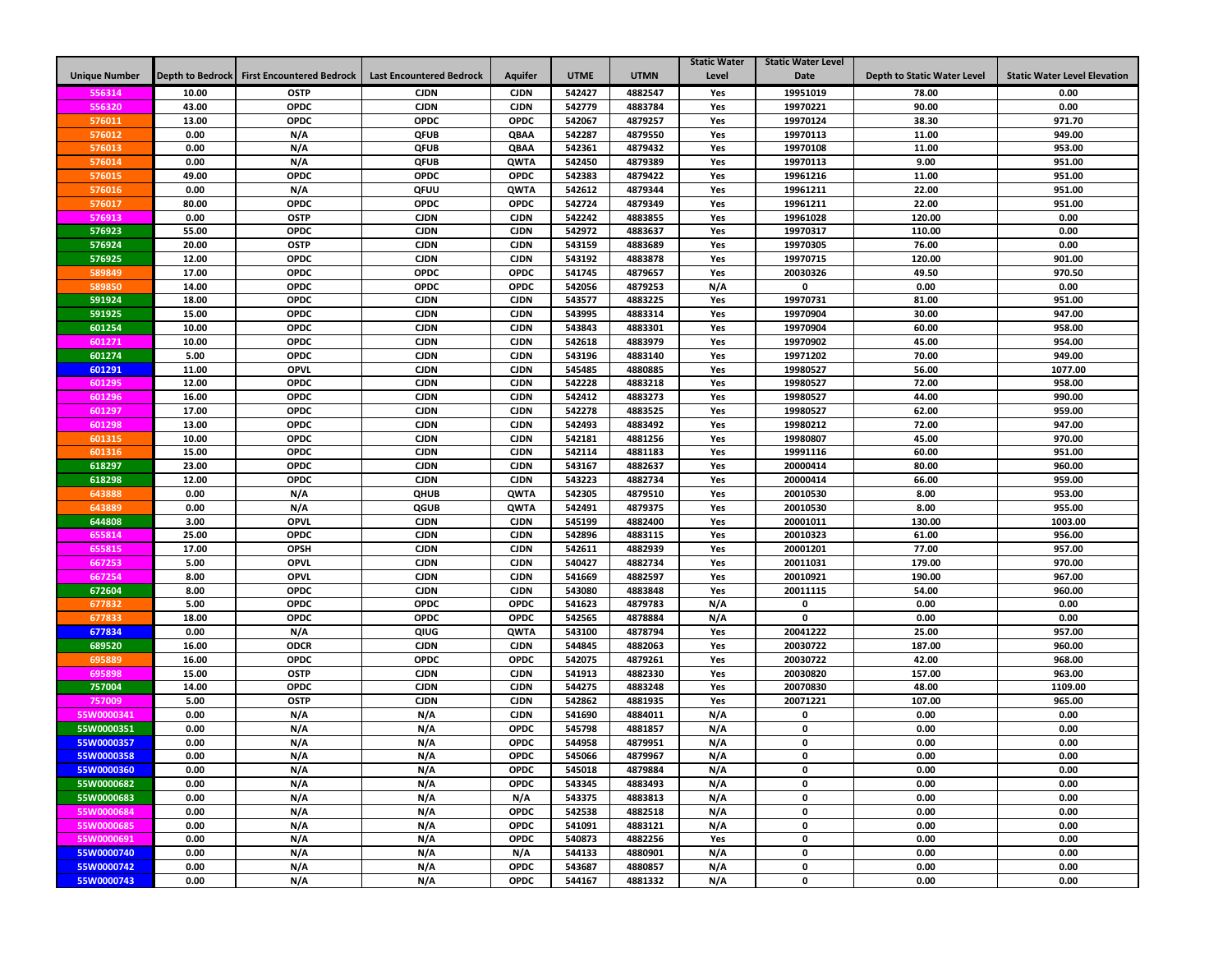| <b>Unique Number</b> | <b>Display Number</b> | <b>Well Name</b>          | Township | Range | <b>Section</b> | Subsection  | <b>Elevation</b> | <b>Well Status Well Use</b> |           | <b>Well Depth</b> | <b>Date Drilled</b> | <b>Casing Diameter</b> | <b>Casing Depth</b> |
|----------------------|-----------------------|---------------------------|----------|-------|----------------|-------------|------------------|-----------------------------|-----------|-------------------|---------------------|------------------------|---------------------|
| 55W0000744           | W0000744              | <b>MUNGER, MRS. JANET</b> | 107      | 14    | 13             | <b>BDAA</b> | 1005.00          | A                           | DO.       | 102.00            |                     | 0.00                   | 0.00                |
| 55W0000745           | W0000745              | <b>MERRILL, BRIGH</b>     | 107      | 14    | 13             | <b>CBCB</b> | 985.00           | A                           | DO.       | 0.00              |                     | 0.00                   | 0.00                |
| 55W0000746           | W0000746              | <b>FISHER, JOSEPH</b>     | 107      | 14    | 13             | <b>BDDC</b> | 995.00           | A                           | DO.       | 180.00            |                     | 0.00                   | 0.00                |
| 55W0000747           | W0000747              | <b>MICKELSON, PALMER</b>  | 107      | 14    | 14             | <b>ABCC</b> | 970.00           | A                           | DO.       | 180.00            |                     | 0.00                   | 0.00                |
| 55W0000756           | W0000756              | <b>GESELLE, LYNDON</b>    | 107      | 14    | 23             | <b>CAAA</b> | 990.00           | A                           | DO.       | 60.00             |                     | 0.00                   | 0.00                |
| 55W0000758           | W0000758              | KITZMANN, KATHLEEN        | 107      | 14    | 14             | <b>ABCC</b> | 970.00           | A                           | <b>DO</b> | 275.00            |                     | 0.00                   | 0.00                |
| 55W0000761           | W0000761              | <b>HELGERSON, DON</b>     | 107      | 14    | 24             | <b>BDBB</b> | 1018.00          | А                           | DO.       | 300.00            |                     | 0.00                   | 0.00                |
| 55W0001321           | W0001321              | <b>HUNTER, STANLEY</b>    | 107      | 14    | 15             | <b>BBDD</b> | 1090.00          | A                           | DO.       | 72.00             |                     | 0.00                   | 0.00                |